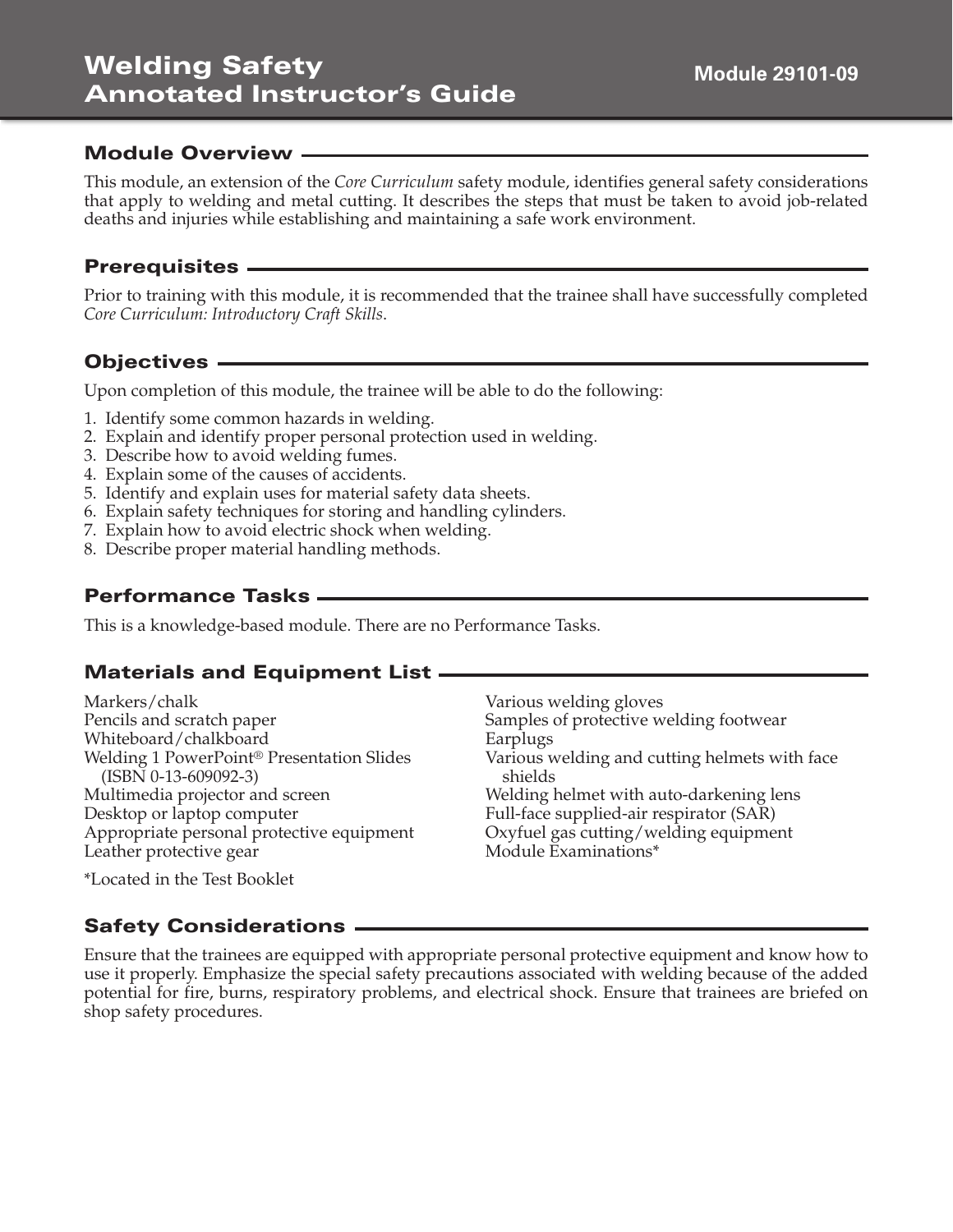# **Additional Resources**

This module is intended to present thorough resources for task training. The following reference works are suggested for both instructors and motivated trainees interested in further study. These are optional materials for continued education rather than for task training.

*Arc Welding Safety E205*, Latest Edition. Cleveland, OH: Lincoln Electric. *Ventilation Guide for Weld Fumes AWS F32M/F32*, Latest Edition. Miami, FL: American Welding Society.

# **Teaching Time for this Module**

An outline for use in developing your lesson plan is presented below. Note that each Roman numeral in the outline equates to one session of instruction. Each session has a suggested time period of 2½ hours. This includes 10 minutes at the beginning of each session for administrative tasks and one 10-minute break during the session. Approximately 21 ⁄2 hours are suggested to cover *Welding Safety.* You will need to adjust the time required for testing based on your class size and resources. There are no performance tasks for this module.

| Topic                                                                                                                       | <b>Planned Time</b> |
|-----------------------------------------------------------------------------------------------------------------------------|---------------------|
| <b>Session I. Introduction; Welding Safety Practices</b>                                                                    |                     |
| A. Introduction                                                                                                             |                     |
| <b>B.</b> Welding Safety Practices                                                                                          |                     |
| C. Appropriate Personal Protective Equipment                                                                                |                     |
| D. Fumes and Gases                                                                                                          |                     |
| E. Confined Space Permits                                                                                                   |                     |
| F. Area Safety                                                                                                              |                     |
| G. Hot Work Permits and Fire Watches                                                                                        |                     |
| H. Oxyfuel Gas Welding and Cutting Safety                                                                                   |                     |
| I. Cutting Containers                                                                                                       |                     |
| J. Cylinder Storage and Handling                                                                                            |                     |
| K. Power Tool Safety                                                                                                        |                     |
| L. Electrical Safety                                                                                                        |                     |
| M. Material Safety Data Sheets                                                                                              |                     |
| N. Material Handling                                                                                                        |                     |
| O. Safety Planning and Emergency Action Plans                                                                               |                     |
| P. Module Review                                                                                                            |                     |
| Q. Module Examination                                                                                                       |                     |
| 1. Trainees must score 70% or higher to receive recognition from NCCER.                                                     |                     |
| 2. Record the testing results on Craft Training Report Form 200, and submit<br>the results to the Training Program Sponsor. |                     |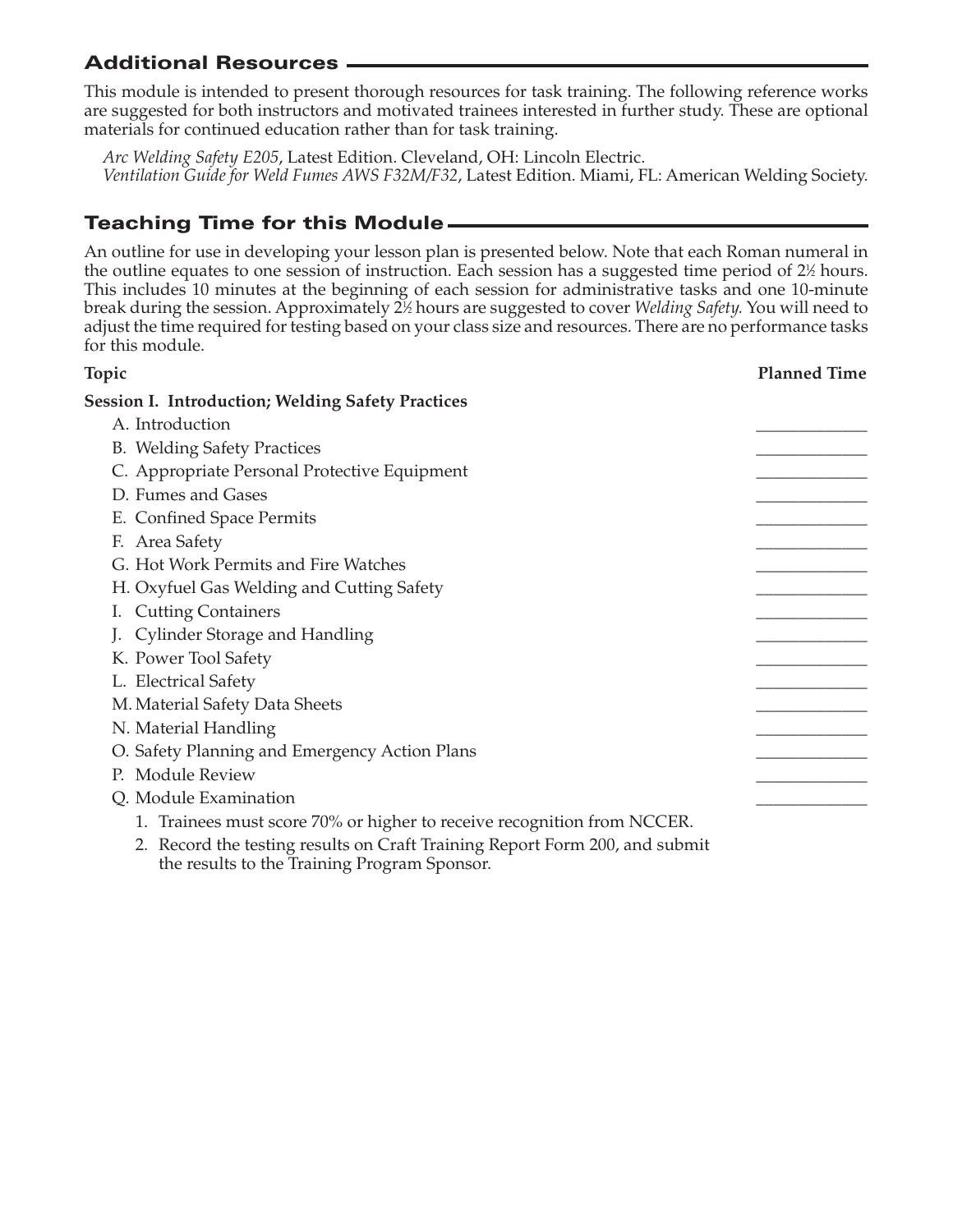# **Oxyfuel Cutting Annotated Instructor's Guide**

## **Module Overview**

This module teaches principles of safe oxyfuel cutting. Setup, care, and maintenance are covered, as well as procedures and methods for performing various types of oxyfuel cuts.

#### **Prerequisites**

Prior to training with this module, it is recommended that the trainee shall have successfully completed the following: *Core Curriculum* and *Welding Level One*, Module 29101-09.

## **Objectives**

Upon completion of this module, the trainee will be able to do the following:

- 1. Identify and explain the use of oxyfuel cutting equipment.
- 2. Set up oxyfuel equipment.
- 3. Light and adjust an oxyfuel torch.
- 4. Shut down oxyfuel cutting equipment.
- 5. Disassemble oxyfuel equipment.
- 6. Change cylinders.
- 7. Perform oxyfuel cutting:
	- Straight line and square shapes
	- Piercing and slot cutting
	- Bevels
	- Washing
	- Gouging
- 8. Operate a motorized, portable oxyfuel gas cutting machine.

## **Performance Tasks**

- 1. Set up oxyfuel equipment.
- 2. Light and adjust an oxyfuel torch.
- 3. Shut down oxyfuel cutting equipment.
- 4. Disassemble oxyfuel equipment.
- 5. Change empty cylinders.
- 6. Cut shapes from various thicknesses of steel, emphasizing:
	- Straight line
	- Square shape
	- Piercing
	- Bevel
	- Slot
- 7. Perform washing.
- 8. Perform gouging.

# **Materials and Equipment List**

Markers/chalk Pencils and scratch paper Whiteboard/chalkboard Welding 1 PowerPoint® Presentation Slides (ISBN 0-13-609092-3) Multimedia projector and screen Desktop or laptop computer Appropriate personal protective equipment Oxygen cylinder (with cap) Fuel gas cylinder (with cap)

Extra empty cylinders Regulators (oxygen and fuel gas) Extra regulators with check valves and flashback arrestors Hose set A selection of usable and non-usable hoses Combination cutting torch One-piece cutting torch Assorted torch nozzles (cutting, washing, gouging)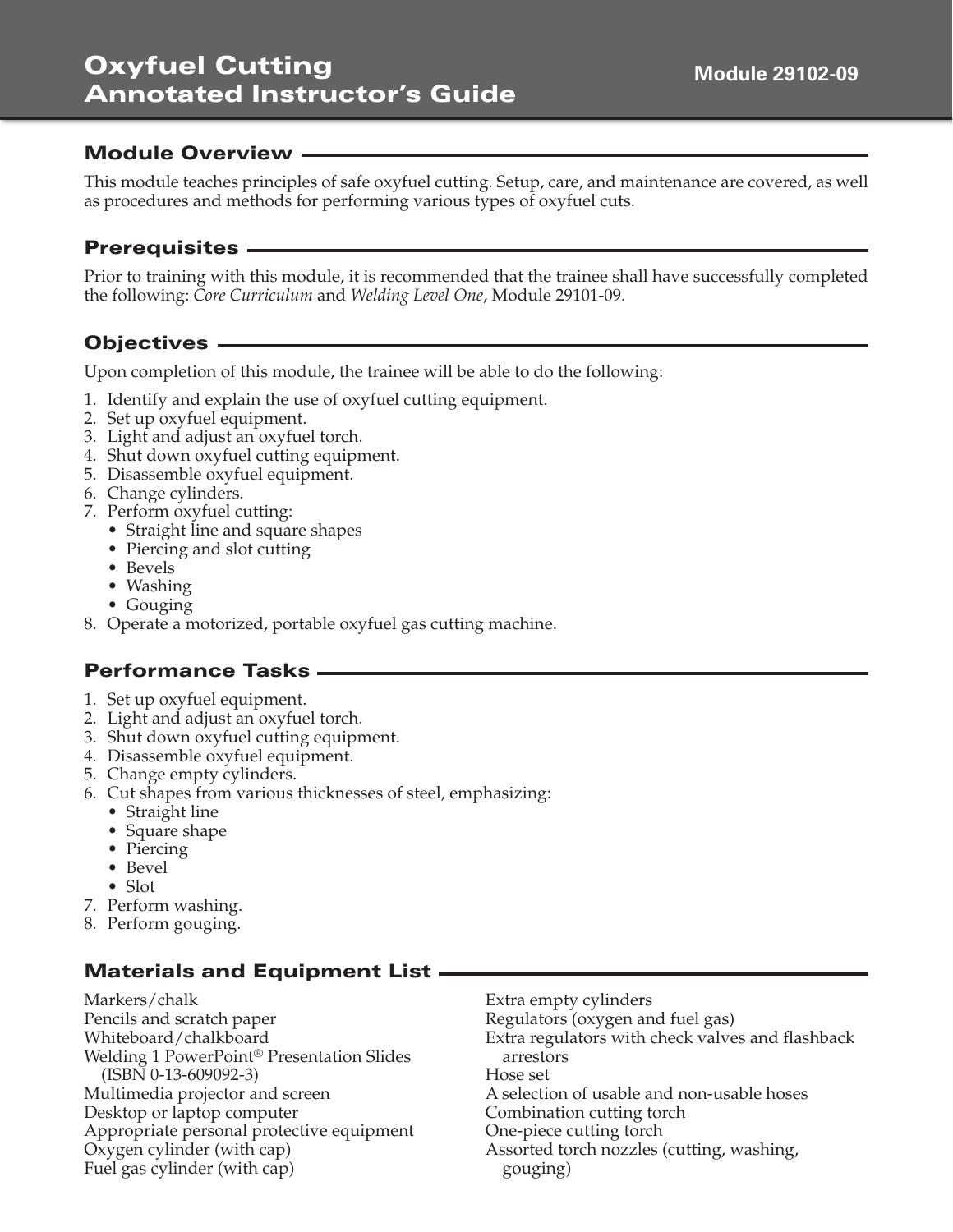Cylinder cart Motorized oxyfuel track cutter Framing squares Combination squares with protractor head Tape measure Soapstone Penknife Pliers Chipping hammers Friction lighters Vendor cutting tip chart

Tip cleaners, drills, and files Vendor-supplied videos/DVDs showing oxyfuel equipment in operation (optional) TV/VCR/DVD player (optional) Approved leak-testing solution Wrenches (torch, hose, and regulator) Steel plate • Thin (16 to 10 gauge)

• Thick  $(\frac{1}{4}$ -inch thick to 1-inch thick) Module Examinations\* Performance Profile Sheets\*

\*Located in the Test Booklet

#### **Safety Considerations**

Ensure that the trainees are equipped with appropriate personal protective equipment and know how to use it properly. Emphasize the special safety precautions associated with the handling and use of cylinders and oxyfuel cutting equipment. Ensure that trainees are briefed on shop safety procedures.

#### **Additional Resources**

This module is intended to present thorough resources for task training. The following reference work is suggested for both instructors and motivated trainees interested in further study. This is optional material for continued education rather than for task training.

*ANSI Z49.1, Safety in Welding, Cutting, and Allied Processes,* American Welding Society, Miami, FL.

## **Teaching Time for this Module**

An outline for use in developing your lesson plan is presented below. Note that each Roman numeral in the outline equates to one session of instruction. Each session has a suggested time period of  $2\%$  hours. This includes 10 minutes at the beginning of each session for administrative tasks and one 10-minute break during the session. Approximately 171 ⁄2 hours are suggested to cover *Oxyfuel Cutting.* You will need to adjust the time required for testing based on your class size and resources. Because laboratories often correspond to Performance Tasks, the proficiency of the trainees may be noted during these exercises for Performance Testing purposes.

#### **Topic Planned Time**

#### **Session I. Introduction to Oxyfuel Safety; Oxyfuel Cutting Equipment, Part One**

| A. Introduction                                                                         |  |
|-----------------------------------------------------------------------------------------|--|
| B. Oxyfuel Safety Summary                                                               |  |
| 1. Protective Clothing and Equipment                                                    |  |
| 2. Fire/Explosion Prevention                                                            |  |
| 3. Work Area Ventilation                                                                |  |
| C. Oxyfuel Cutting Equipment                                                            |  |
| 1. Oxygen                                                                               |  |
| 2. Acetylene                                                                            |  |
| 3. Liquefied Fuel Gases                                                                 |  |
| 4. Regulators                                                                           |  |
| a. Laboratory                                                                           |  |
| Allow trainees to install and remove regulators from empty oxygen and<br>gas cylinders. |  |
| 5. Hoses                                                                                |  |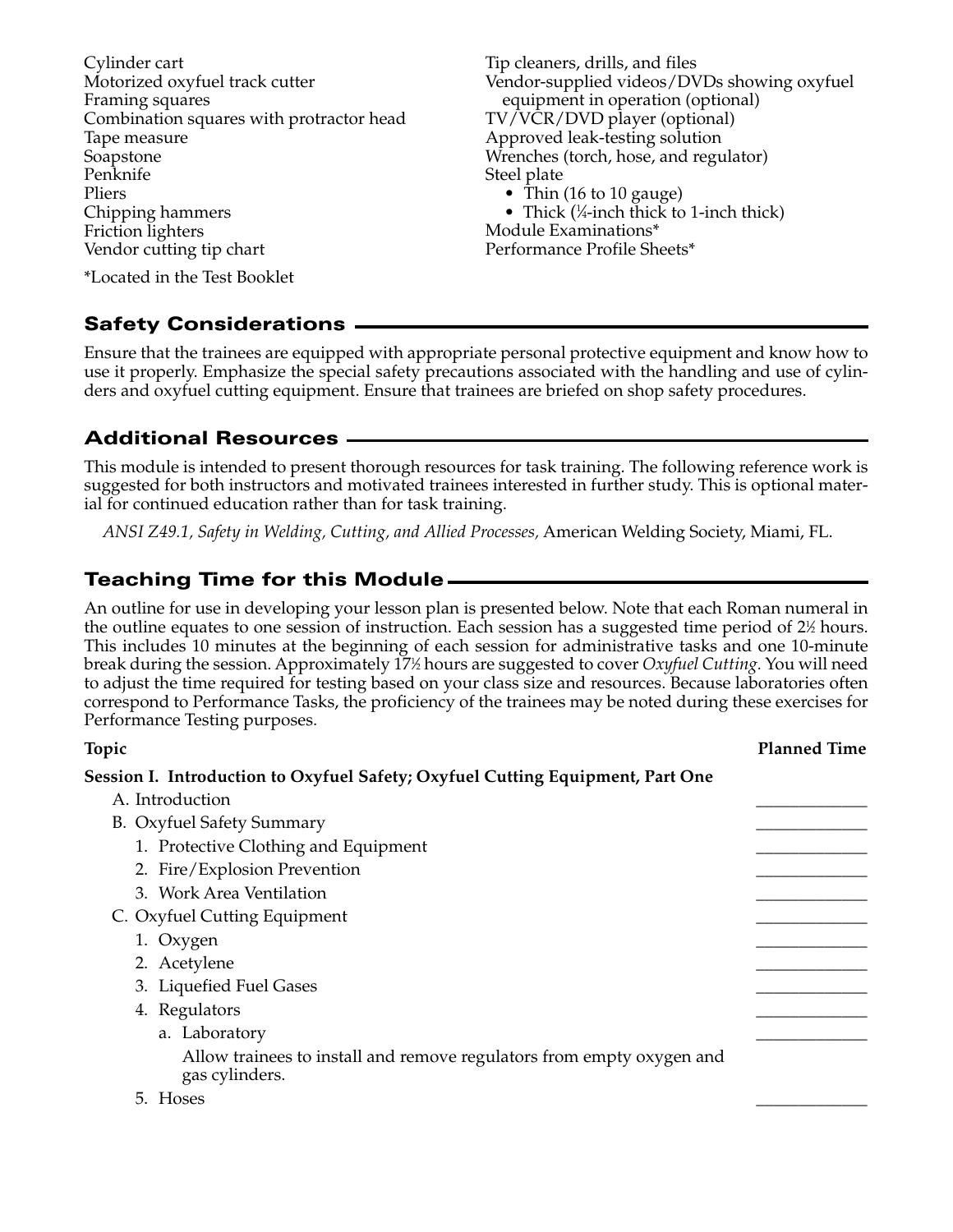| Session II. Oxyfuel Cutting Equipment, Part Two                                                                    |  |
|--------------------------------------------------------------------------------------------------------------------|--|
| A. Cutting Torches                                                                                                 |  |
| <b>B.</b> Cutting Torch Tips                                                                                       |  |
| C. Tip Cleaners and Tip Drills                                                                                     |  |
| D. Friction Lighters                                                                                               |  |
| E. Cylinder Cart                                                                                                   |  |
| F. Soapstone Markers                                                                                               |  |
| G. Specialized Cutting Equipment                                                                                   |  |
| Session III. Setting Up Oxyfuel Equipment; Controlling the Oxyfuel Torch Flame                                     |  |
| A. Setting Up Oxyfuel Equipment                                                                                    |  |
| 1. Transporting and Securing Cylinders                                                                             |  |
| 2. Cracking Cylinder Valves                                                                                        |  |
| 3. Attaching Regulators                                                                                            |  |
| 4. Installing Flashback Arrestors or Check Valves                                                                  |  |
| 5. Connecting Hoses to Regulators                                                                                  |  |
| 6. Attaching Hoses to the Torch                                                                                    |  |
| 7. Connecting Cutting Attachments (Combination Torch Only)                                                         |  |
| 8. Installing Cutting Tips                                                                                         |  |
| 9. Closing Torch Valves and Loosening Regulator Adjusting Screws                                                   |  |
| 10. Opening Cylinder Valves                                                                                        |  |
| 11. Purging the Torch and Setting the Working Pressures                                                            |  |
| 12. Testing for Leaks                                                                                              |  |
| B. Controlling the Oxyfuel Torch Flame                                                                             |  |
|                                                                                                                    |  |
| 1. Oxyfuel Flames<br>2. Backfires and Flashbacks                                                                   |  |
| 3. Igniting the Torch and Adjusting the Flame                                                                      |  |
|                                                                                                                    |  |
| 4. Shutting Off the Torch                                                                                          |  |
| Session IV. Shutting Down Oxyfuel Cutting Equipment; Disassembling<br><b>Oxyfuel Equipment; Changing Cylinders</b> |  |
| A. Shutting Down Oxyfuel Cutting Equipment                                                                         |  |
| B. Disassembling Oxyfuel Equipment                                                                                 |  |
| C. Changing Cylinders                                                                                              |  |
| D. Laboratory                                                                                                      |  |
| Have trainees set up, ignite, adjust, shut down, and disassemble oxyfuel                                           |  |
| equipment, as well as change cylinders. This laboratory corresponds to<br>Performance Tasks 1 through 5.           |  |
| <b>Session V. Performing Cutting Procedures, Part One</b>                                                          |  |
| A. Performing Cutting Procedures                                                                                   |  |
| 1. Inspecting the Cut                                                                                              |  |
| 2. Preparing for Oxyfuel Cutting with a Hand Cutting Torch                                                         |  |
| 3. Cutting Thin Steel                                                                                              |  |
| 4. Cutting Thick Steel                                                                                             |  |
| 5. Piercing a Plate                                                                                                |  |
| 6. Cutting Bevels                                                                                                  |  |
| 7. Washing                                                                                                         |  |
|                                                                                                                    |  |
| 8. Gouging                                                                                                         |  |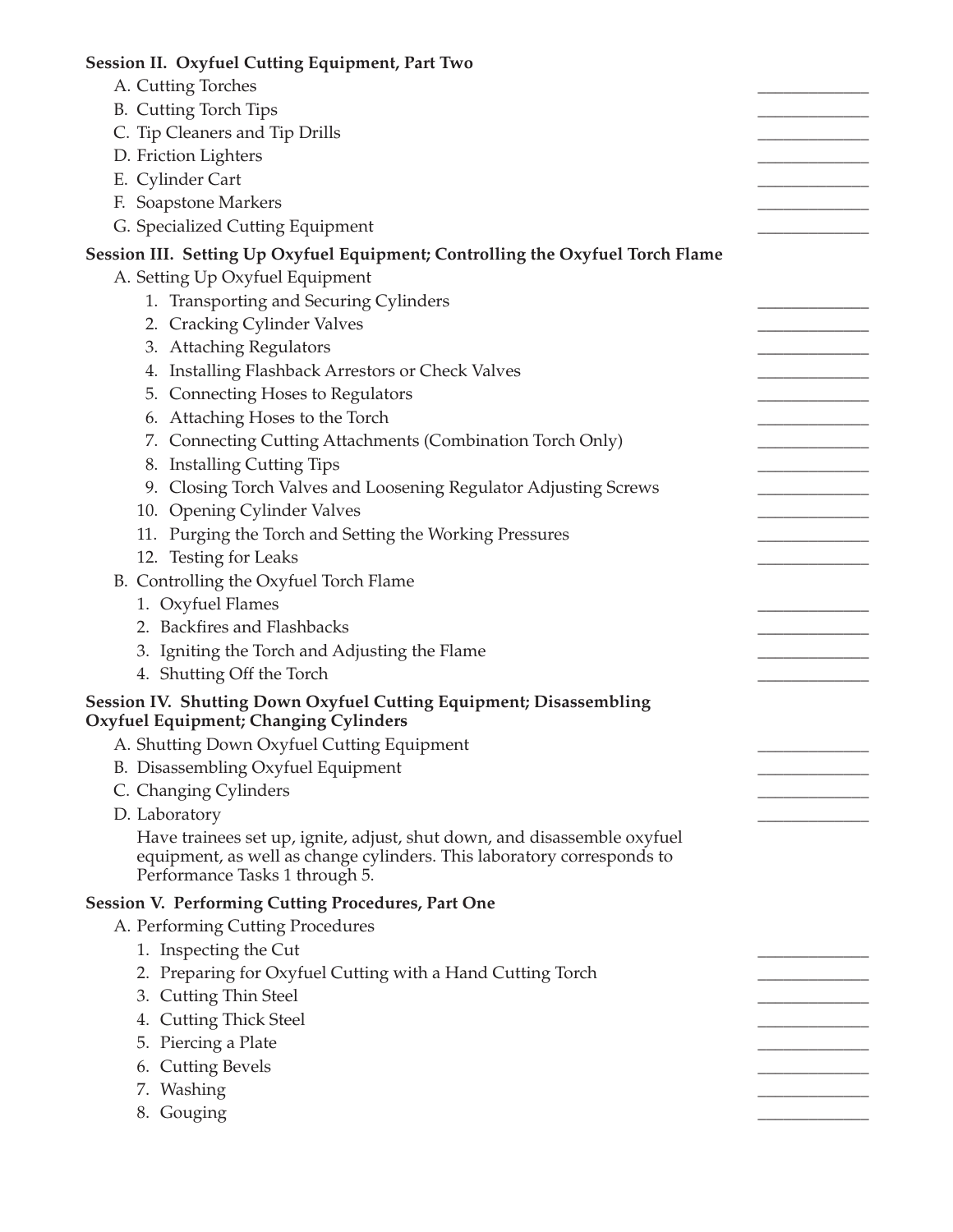#### **Session VI. Performing Cutting Procedures, Part Two; Portable Oxyfuel Cutting Machine Operation**

| A. Laboratory |  |
|---------------|--|
|---------------|--|

Have trainees perform straight-line cutting, square shape cutting, piercing, slot cutting, bevel cutting, washing, and gouging. This laboratory corresponds to Performance Tasks 6 through 8.

#### B. Portable Oxyfuel Cutting Machine Operation

- 1. Torch Adjustment
- 2. Straight-Line Cutting
	- a. Laboratory

Allow trainees to practice straight-line cutting with an oxyfuel machine.

- 3. Bevel Cutting
	- a. Laboratory

Allow trainees to practice bevel cutting with an oxyfuel machine.

#### **Session VII. Review and Testing**

- A. Module Review
- B. Module Examination
	- 1. Trainees must score 70% or higher to receive recognition from NCCER.
	- 2. Record the testing results on Craft Training Report Form 200, and submit the results to the Training Program Sponsor.
- C. Performance Testing

| 1. Trainees must complete each task to the satisfaction of the instructor to receive |
|--------------------------------------------------------------------------------------|
| recognition from the NCCER. If applicable, proficiency noted during laboratory       |
| exercises can be used to satisfy the performance testing requirements.               |

- 2. Record the testing results on Craft Training Report Form 200 and submit the results to the Training Program Sponsor.
- D. Performance Accreditation Tasks Have trainees complete PATs 1 through 3 according to the acceptance criteria.
	- 1. Have trainees perform PAT 1, Setting Up, Igniting, Adjusting, and Shutting Down Oxyfuel Equipment. This task corresponds to *AWS EG2.0,* Module 8 – Thermal Cutting Processes, Unit 1 – Manual OFC Principles, Key Indicators: 3 and 4.
	- 2. Have trainees perform PAT 2, Cutting a Shape from Thin Steel. This task corresponds to *AWS EG2.0,* Module 8 – Thermal Cutting Processes, Unit  $1$  – Manual OFC Principles, Key Indicators: 5, 6, and 7.
	- 3. Have trainees perform PAT 3, Cutting a Shape from Thick Steel. This task corresponds to *AWS EG2.0,* Module 8 – Thermal Cutting Processes, Unit 1 – Manual OFC Principles, Key Indicators: 5, 6, and 7.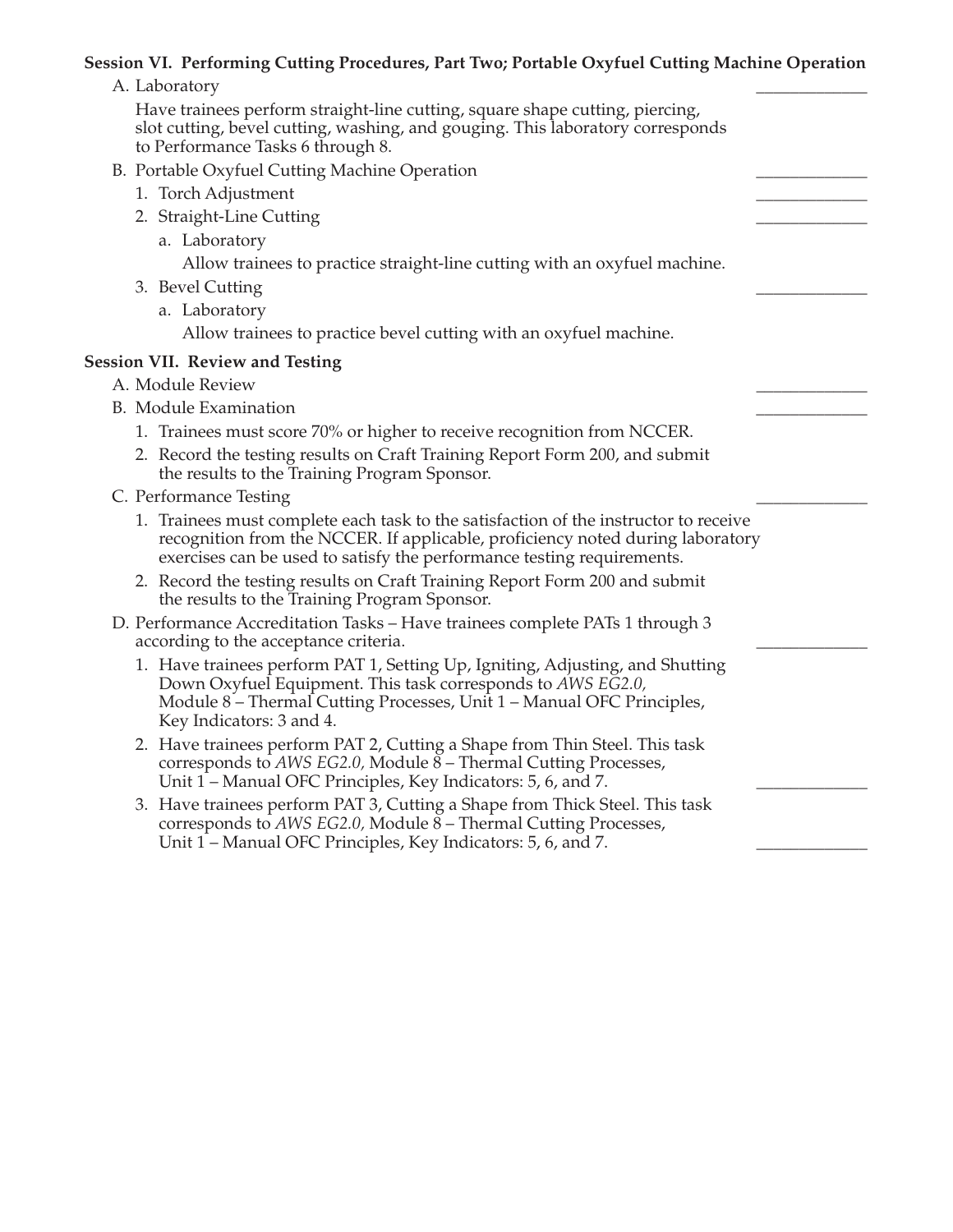# **Plasma Arc Cutting Annotated Instructor's Guide**

## **Module Overview**

This module describes plasma arc cutting equipment; safe work area preparation; plasma arc cutting methods for piercing, slotting, squaring, and beveling metals; and proper storage and housekeeping.

#### **Prerequisites**

Prior to training with this module, it is recommended that the trainee shall have successfully completed the following: *Core Curriculum* and *Welding Level One*, Modules 29101-09 and 29102-09.

## **Objectives**

Upon completion of this module, the trainee will be able to do the following:

- 1. Explain the plasma arc cutting processes.
- 2. Identify plasma arc cutting equipment.
- 3. Prepare and set up plasma arc cutting equipment.
- 4. Use plasma arc cutting equipment to make various types of cuts.
- 5. Properly store equipment and clean the work area after use.

## **Performance Tasks**

Under the supervision of the instructor, the trainee should be able to:

- 1. Set up plasma arc cutting equipment.
- 2. Set the amperage and gas pressures or flow rates for the type and thickness of metal to be cut.
- 3. Square-cut metal using plasma arc cutting equipment.
- 4. Bevel-cut metal using plasma arc equipment.
- 5. Pierce and cut slots in metal using plasma arc cutting equipment.
- 6. Dismantle and store the equipment.

## **Materials and Equipment List**

| Markers/chalk                                                                           | Photographs or videos showing large industrial                   |
|-----------------------------------------------------------------------------------------|------------------------------------------------------------------|
| Pencils and scratch paper                                                               | PAC units                                                        |
| Whiteboard/chalkboard                                                                   | Bearings damaged by electric arcs                                |
| Welding 1 PowerPoint <sup>®</sup> Presentation Slides                                   | Soapstone                                                        |
| $(ISBN 0-13-609092-3)$                                                                  | Tape measure                                                     |
| Multimedia projector and screen                                                         | Pliers                                                           |
| Desktop or laptop computer                                                              | Plasma arc cutting unit with cutting torch and                   |
| Appropriate personal protective equipment                                               | appropriate gas sources                                          |
| Leather protective gear (jacket or sleeves)                                             | Scrap steel sheet or plate, 12 gauge to <sup>1/2</sup> " thick   |
| Various welding gloves                                                                  | Scrap stainless steel sheet or plate, 12 gauge to                |
| Samples of protective welding footwear                                                  | 1/ <sub>2</sub> " thick (if available)                           |
| Earplugs                                                                                | Scrap aluminum plate, $\frac{3}{6}$ " to ½" thick (if available) |
| Safety glasses with approved lenses                                                     | Wire brush                                                       |
| Full face shields                                                                       | Chipping hammer                                                  |
| Welding shield or helmet with appropriate lens                                          | Workpiece damaged by improper gas or current                     |
| Respirator                                                                              | settings                                                         |
| Examples of welding job opening postings                                                | Examples of good and bad cuts produced by                        |
| (welding labs may post them on bulletin                                                 | plasma arc cutting                                               |
| boards)                                                                                 | Module Examinations*                                             |
| Vendor manuals for PAC equipment showing<br>cutting ratings                             | Performance Profile Sheets*                                      |
| $\sqrt{1}$ $\sqrt{1}$ $\sqrt{1}$ $\sqrt{1}$ $\sqrt{1}$ $\sqrt{1}$ $\sqrt{1}$ $\sqrt{1}$ |                                                                  |

\*Located in the Test Booklet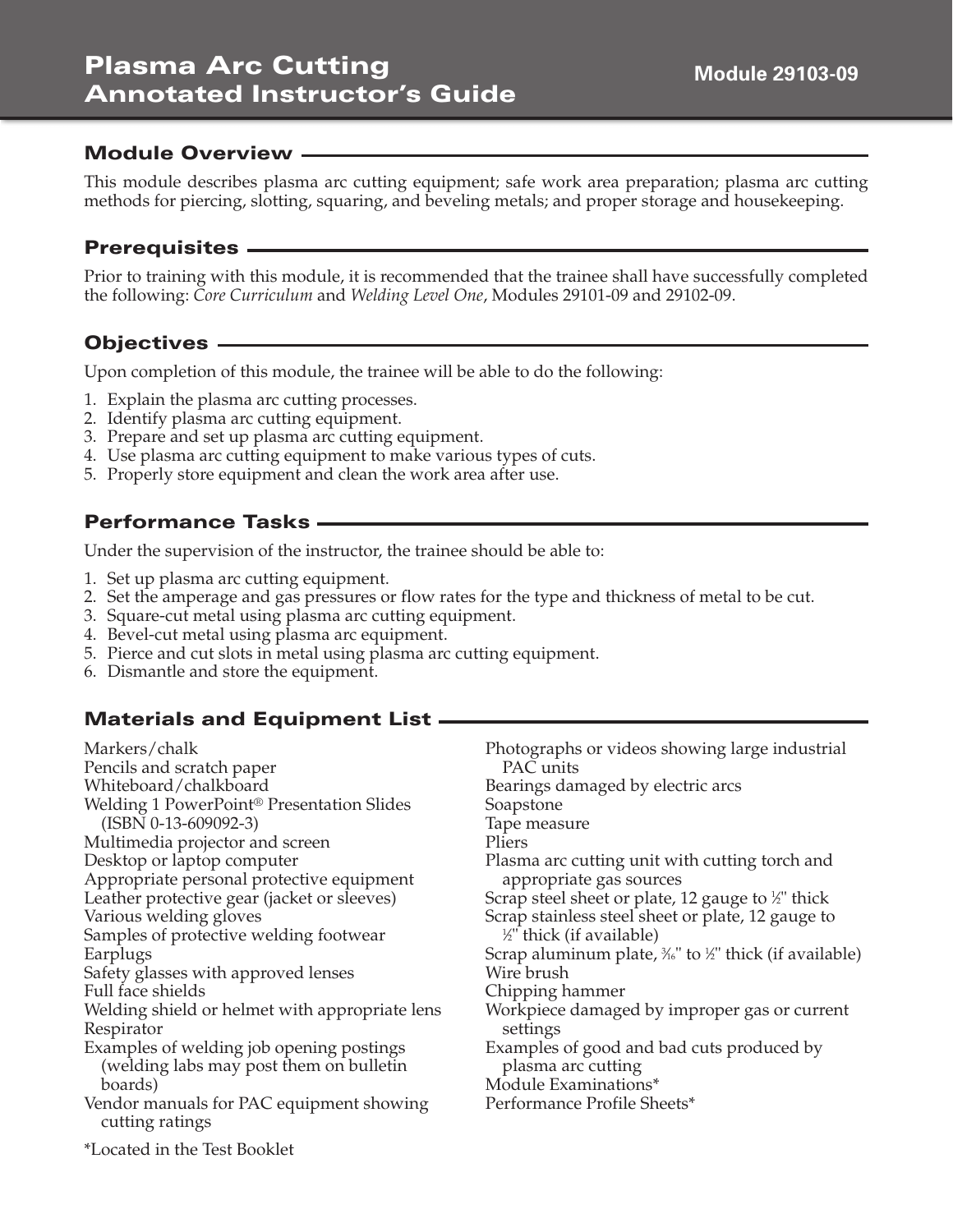Ensure that the trainees are equipped with appropriate personal protective equipment and know how to use it properly. Emphasize the special safety precautions associated with welding because of the added potential for fire, burns, respiratory problems, and electrical shock. Ensure that trainees are briefed on shop safety procedures.

# **Additional Resources**

This module is intended to present thorough resources for task training. The following reference work is suggested for both instructors and motivated trainees interested in further study. This is optional material for continued education rather than for task training.

*Recommended Practices for Plasma Arc Cutting,* Latest Edition. Miami, FL: The American Welding Society.

## **Teaching Time for this Module**

An outline for use in developing your lesson plan is presented below. Note that each Roman numeral in the outline equates to one session of instruction. Each session has a suggested time period of 2½ hours. This includes 10 minutes at the beginning of each session for administrative tasks and one 10-minute break during the session. Approximately 71 ⁄2 hours are suggested to cover *Plasma Arc Cutting.* You will need to adjust the time required for testing based on your class size and resources. Because laboratories often correspond to Performance Tasks, the proficiency of the trainees may be noted during these exercises for Performance Testing purposes.

| Topic                                                                                                                                                                                                              | <b>Planned Time</b> |
|--------------------------------------------------------------------------------------------------------------------------------------------------------------------------------------------------------------------|---------------------|
| Session I. Introduction; Plasma Arc Cutting Processes and Equipment                                                                                                                                                |                     |
| A. Introduction                                                                                                                                                                                                    |                     |
| B. Plasma Arc Cutting Process                                                                                                                                                                                      |                     |
| C. Plasma Arc Cutting Equipment                                                                                                                                                                                    |                     |
| D. Preparing the Work Area for PAC                                                                                                                                                                                 |                     |
| E. Setting Up PAC Equipment                                                                                                                                                                                        |                     |
| F. Laboratory                                                                                                                                                                                                      |                     |
| Trainees practice setting up PAC equipment and setting the amperage and gas<br>pressures or flow rates for the type and thickness of metal to be cut. This<br>laboratory corresponds to Performance Tasks 1 and 2. |                     |
| <b>Session II. Operation of Plasma Arc Cutting Equipment</b>                                                                                                                                                       |                     |
| A. Operating PAC Equipment                                                                                                                                                                                         |                     |
| 1. Square-Cutting Metal                                                                                                                                                                                            |                     |
| 2. Bevel-Cutting Metal                                                                                                                                                                                             |                     |
| 3. Piercing and Slot-Cutting Metal                                                                                                                                                                                 |                     |
| B. Laboratory                                                                                                                                                                                                      |                     |
| Trainees practice operating PAC equipment. This laboratory corresponds to<br>Performance Tasks 3 through 5.                                                                                                        |                     |
| Session III. Equipment Storage and Maintenance; Laboratory; Repair; Review and Testing                                                                                                                             |                     |
| A. Proper Equipment Storage and Housekeeping                                                                                                                                                                       |                     |
| B. Laboratory                                                                                                                                                                                                      |                     |
| Trainees practice dismantling and storing the equipment. This laboratory<br>corresponds to Performance Task 6.                                                                                                     |                     |
| C. Repair of Plasma Arc Cutting Equipment                                                                                                                                                                          |                     |
| D. Module Review                                                                                                                                                                                                   |                     |
|                                                                                                                                                                                                                    |                     |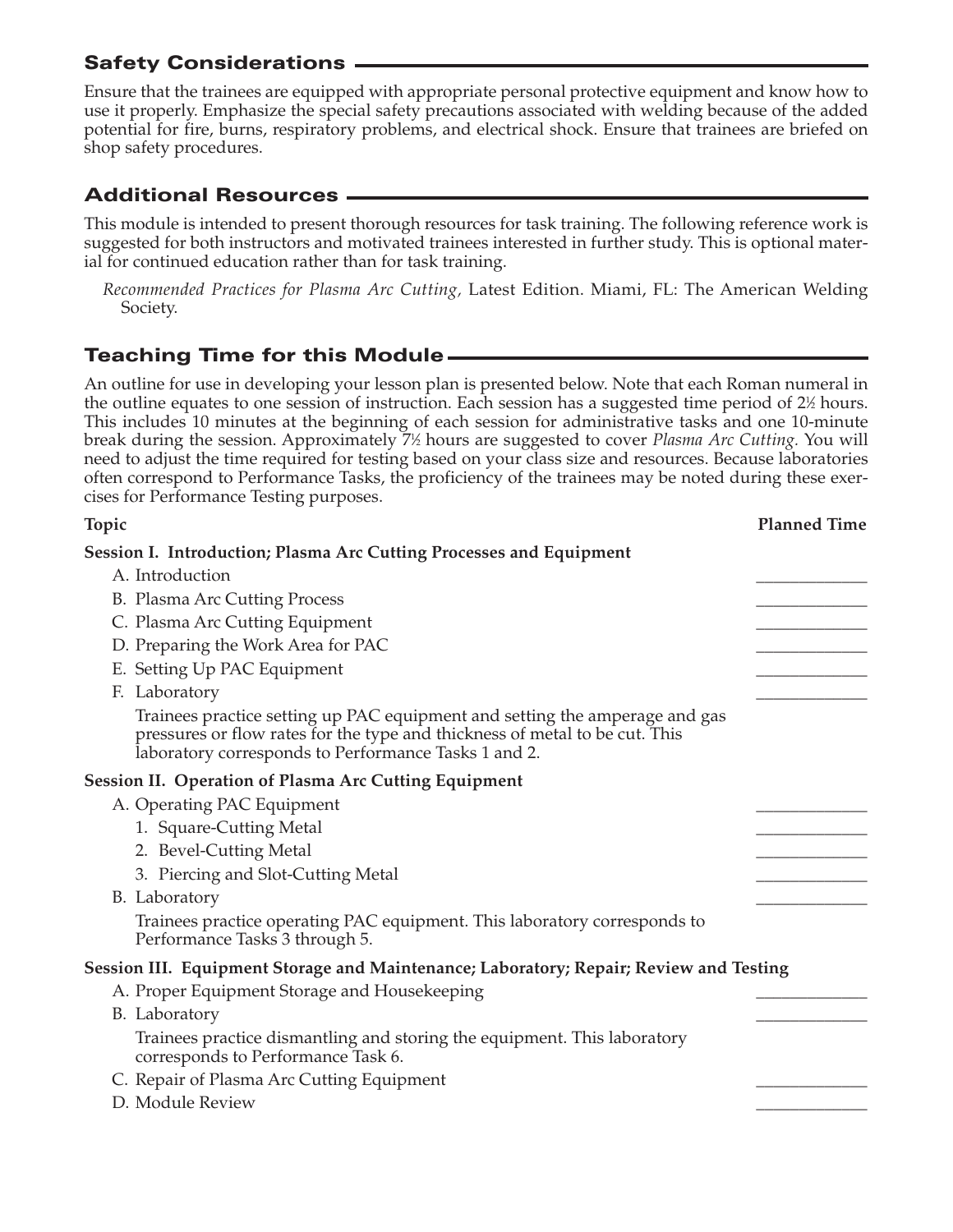- E. Module Examination
	- 1. Trainees must score 70% or higher to receive recognition from NCCER.
	- 2. Record the testing results on Craft Training Report Form 200, and submit the results to the Training Program Sponsor.
- F. Performance Testing
	- 1. Trainees must complete each task to the satisfaction of the instructor to receive recognition from the NCCER. If applicable, proficiency noted during laboratory exercises can be used to satisfy the performance testing requirements.
	- 2. Record the testing results on Craft Training Report Form 200 and submit the results to the Training Program Sponsor.
- G. Performance Accreditation Tasks Have trainees complete PAT 1 according to the acceptance criteria.
	- 1. Have trainees perform PAT 1, Plasma Arc Cutting. This task corresponds to AWS *EG2.0*, Module 8 – Thermal Cutting Processes, Unit 3 – Manual Plasma Arc Cutting (PAC), Key Indicators: 3, 4, and 5.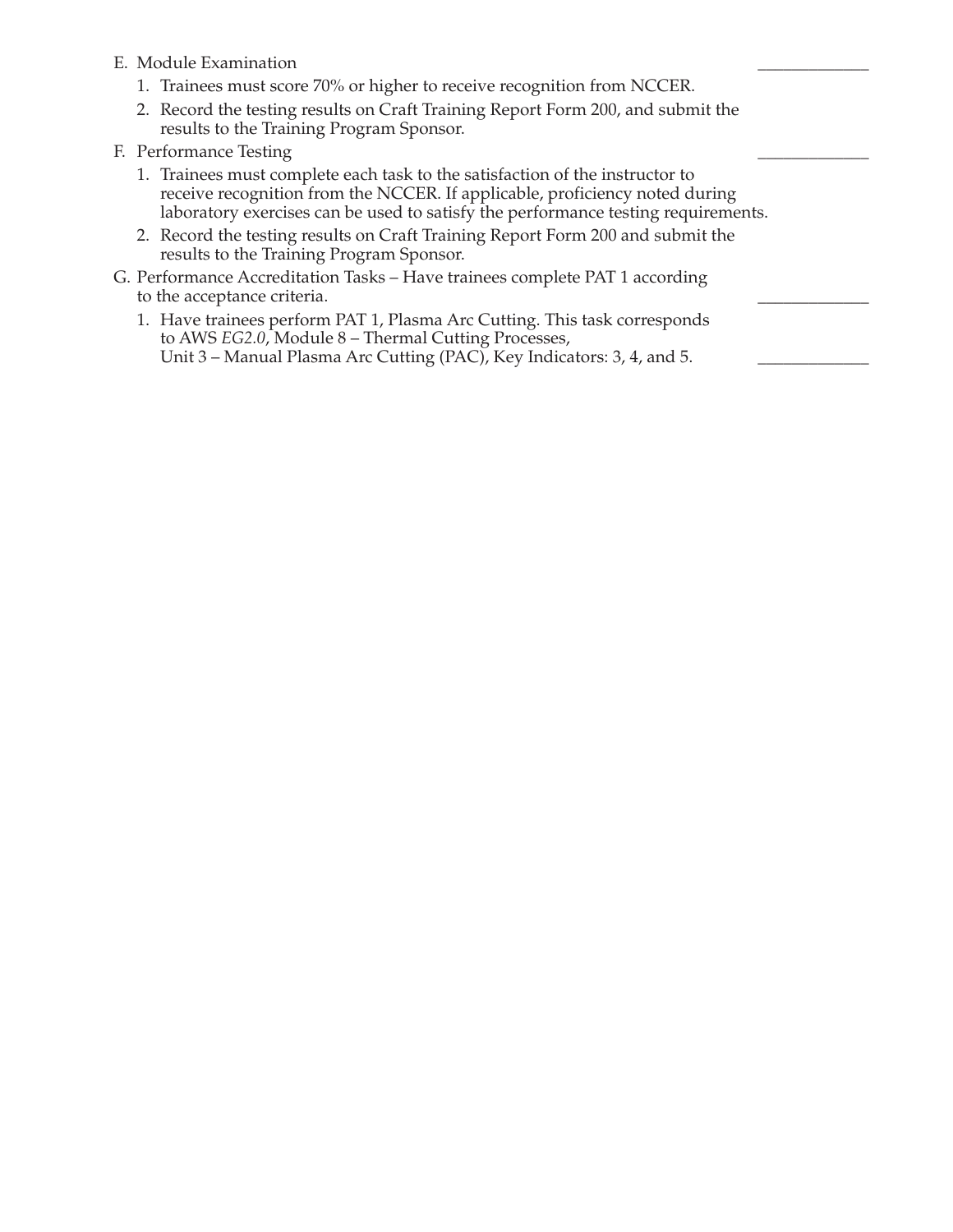#### **Air Carbon Arc Cutting and Gouging Annotated Instructor's Guide Module 29104-09**

#### **Module Overview**

This module describes air carbon arc cutting (CAC-A) equipment, safe work area preparation, CAC-A methods for cutting and cleaning defective metals, CAC-A methods for gouging and preparing base metals, and proper storage and housekeeping of CAC-A equipment.

#### **Prerequisites**

Prior to training with this module, it is recommended that the trainee shall have successfully completed the following: *Core Curriculum* and *Welding Level One*, Modules 29101-09 through 29103-09.

## **Objectives**

Upon completion of this module, the trainee will be able to do the following:

- 1. Identify and explain the air carbon arc cutting (CAC-A) process and equipment.
- 2. Select and install CAC-A electrodes.
- 3. Prepare the work area and CAC-A equipment for safe operation.
- 4. Use CAC-A equipment for washing and gouging activities.
- 5. Perform storage and housekeeping activities for CAC-A equipment.
- 6. Make minor repairs to CAC-A equipment.

## **Performance Tasks**

Under the supervision of the instructor, the trainee should be able to:

- 1. Select and install CAC-A electrodes.
- 2. Prepare the work area and CAC-A equipment for safe operation.
- 3. Use CAC-A equipment for washing.
- 4. Use CAC-A equipment for gouging.
- 5. Perform storage and housekeeping activities for CAC-A equipment.

# **Materials and Equipment List**

Markers/chalk Pencils and scratch paper Whiteboard/chalkboard Welding 1 PowerPoint® Presentation Slides (ISBN 0-13-609092-3) Multimedia projector and screen Desktop or laptop computer Pencils and scratch paper Appropriate personal protective equipment Leather protective gear (jacket or sleeves) Various welding gloves Samples of protective welding footwear Welding shield or helmet with appropriate lenses Earplugs Safety glasses with approved lenses Full face shields Respirator Soapstone

Tape measure Pliers Wire brush Chipping hammer CAC-A unit with cutting torch and appropriate gas sources Scrap steel shapes containing bolts, rivets, protruding welds, eyes, clips, and other protrusions to be washed DC welding machine, minimum 200 amps for light duty, or 600 amps for medium duty Air carbon arc torch and cable Selection of carbon electrodes up to  $\%$ " Compressed air source, minimum of 16 cfm at 80 psig for light and medium duty, or minimum of 50 cfm at 100 psig for heavy duty Module Examinations\* Performance Profile Sheets\*

\*Located in the Test Booklet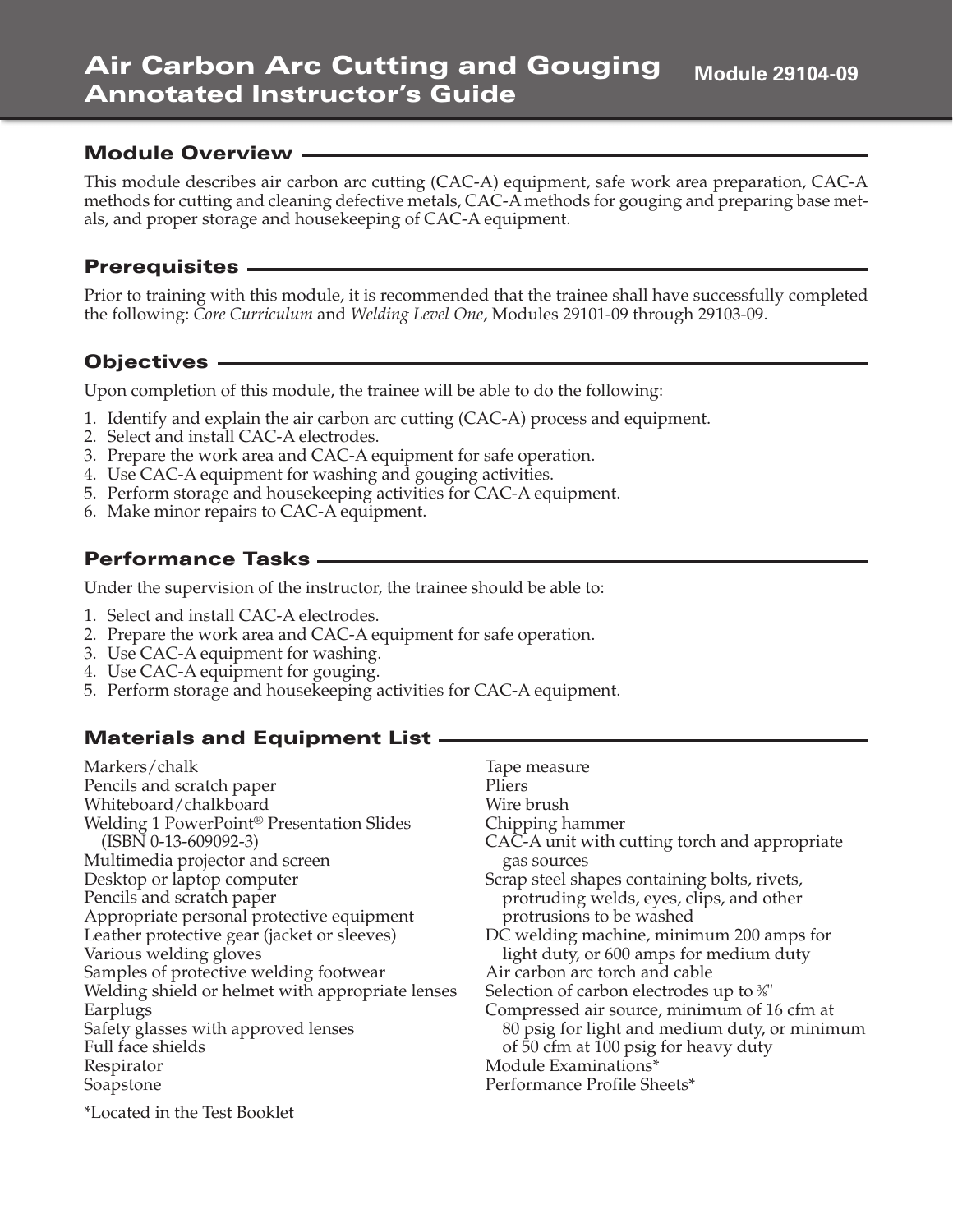Ensure that the trainees are equipped with appropriate personal protective equipment and know how to use it properly. Emphasize the special safety precautions associated with welding because of the added potential for fire, burns, respiratory problems, and electrical shock. Ensure that trainees are briefed on shop safety procedures.

# **Additional Resources**

This module is intended to present thorough resources for task training. The following reference work is suggested for both instructors and motivated trainees interested in further study. This is optional material for continued education rather than for task training.

*ANSI C5.3, Recommended Practices for Air Carbon Arc Gouging and Cutting*, Latest Edition. Miami, FL: American Welding Society.

# **Teaching Time for this Module**

An outline for use in developing your lesson plan is presented below. Note that each Roman numeral in the outline equates to one session of instruction. Each session has a suggested time period of 2½ hours. This includes 10 minutes at the beginning of each session for administrative tasks and one 10-minute break during the session. Approximately 121 ⁄2 hours are suggested to cover *Air Carbon Arc Cutting and Gouging*. You will need to adjust the time required for testing based on your class size and resources. Because laboratories often correspond to Performance Tasks, the proficiency of the trainees may be noted during these exercises for Performance Testing purposes.

| Topic                                                                                                                     | <b>Planned Time</b> |
|---------------------------------------------------------------------------------------------------------------------------|---------------------|
| Session I. Introduction; Air Carbon Arc Cutting (CAC-A) Process and Equipment                                             |                     |
| A. Introduction                                                                                                           |                     |
| <b>B.</b> CAC-A Process                                                                                                   |                     |
| C. CAC-A Equipment                                                                                                        |                     |
| <b>Session II. Selection and Installation of CAC-A Electrodes</b>                                                         |                     |
| A. CAC-A Electrodes                                                                                                       |                     |
| <b>B.</b> Electrode Selection                                                                                             |                     |
| C. Electrode Installation                                                                                                 |                     |
| D. Laboratory                                                                                                             |                     |
| Trainees practice selecting and installing electrodes. This laboratory<br>corresponds to Performance Task 1.              |                     |
| <b>Session III. Preparing Work Area and CAC-A Equipment</b>                                                               |                     |
| A. Preparing Work Area for CAC-A                                                                                          |                     |
| B. Setting Up CAC-A Equipment                                                                                             |                     |
| C. Test Operating CAC-A Equipment                                                                                         |                     |
| D. Laboratory                                                                                                             |                     |
| Trainees practice setting up the work area and the CAC-A equipment. This<br>laboratory corresponds to Performance Task 2. |                     |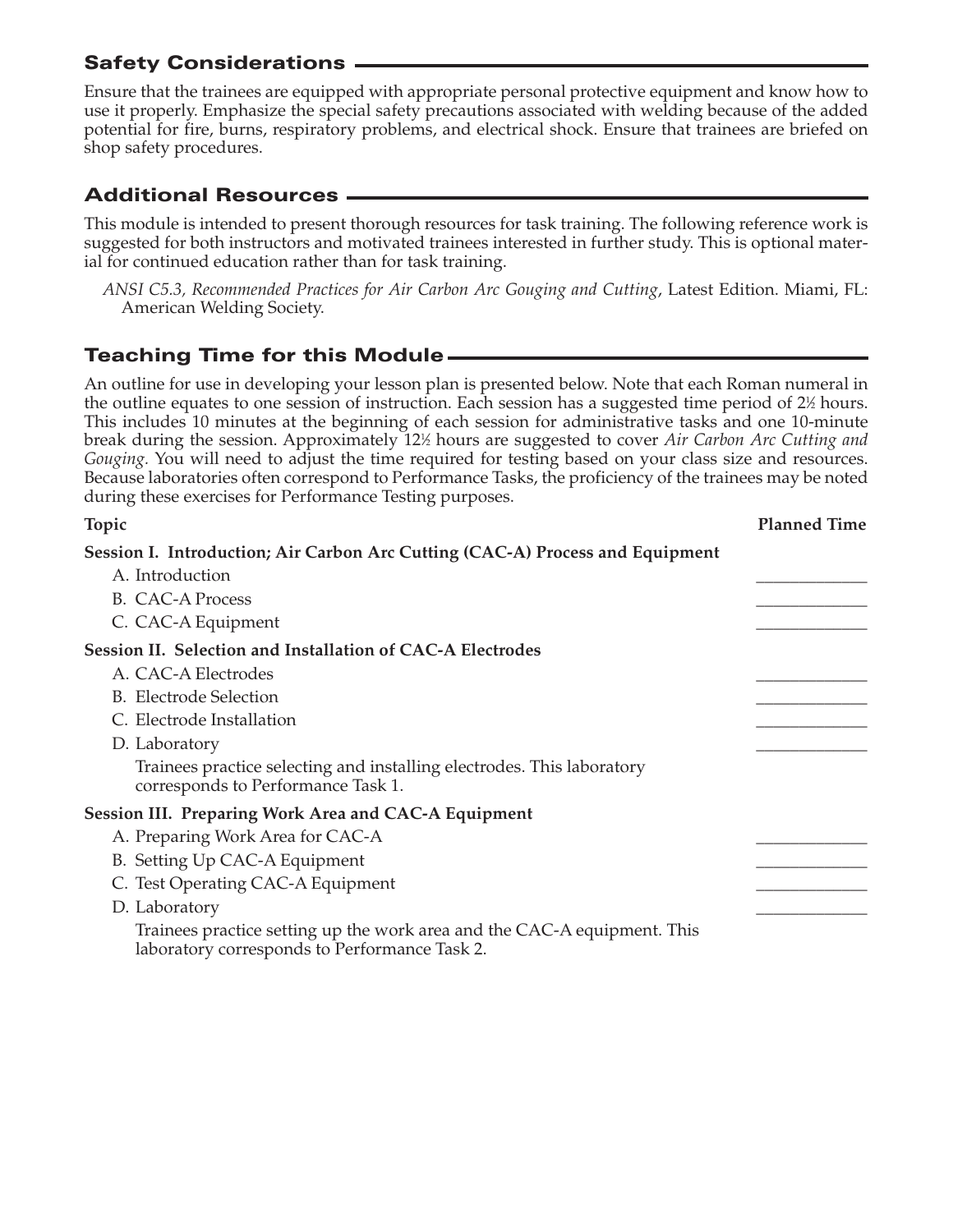| Session IV. Washing and Gouging with CAC-A Equipment                                                                                                                                                                                                |  |
|-----------------------------------------------------------------------------------------------------------------------------------------------------------------------------------------------------------------------------------------------------|--|
| A. CAC-A Planning                                                                                                                                                                                                                                   |  |
| B. CAC-A Washing                                                                                                                                                                                                                                    |  |
| C. Laboratory                                                                                                                                                                                                                                       |  |
| Trainees practice CAC-A washing. This laboratory corresponds to<br>Performance Task 3.                                                                                                                                                              |  |
| D. CAC-A Gouging                                                                                                                                                                                                                                    |  |
| E. Laboratory                                                                                                                                                                                                                                       |  |
| Trainees practice CAC-A gouging. This laboratory corresponds to<br>Performance Task 4.                                                                                                                                                              |  |
| Session V. Proper CAC-A Equipment Storage and Repair; Review and Testing                                                                                                                                                                            |  |
| A. Proper Storage of CAC-A Equipment                                                                                                                                                                                                                |  |
| B. Repair of CAC-A Equipment                                                                                                                                                                                                                        |  |
| C. Laboratory                                                                                                                                                                                                                                       |  |
| Trainees practice storage and housekeeping activities on CAC-A equipment.<br>This laboratory corresponds to Performance Task 5.                                                                                                                     |  |
| D. Module Review                                                                                                                                                                                                                                    |  |
| E. Module Examination                                                                                                                                                                                                                               |  |
| 1. Trainees must score 70% or higher to receive recognition from NCCER.                                                                                                                                                                             |  |
| 2. Record the testing results on Craft Training Report Form 200, and submit<br>the results to the Training Program Sponsor.                                                                                                                         |  |
| F. Performance Testing                                                                                                                                                                                                                              |  |
| 1. Trainees must complete each task to the satisfaction of the instructor to<br>receive recognition from the NCCER. If applicable, proficiency noted during<br>laboratory exercises can be used to satisfy the performance testing<br>requirements. |  |
| 2. Record the testing results on Craft Training Report Form 200 and submit the<br>results to the Training Program Sponsor.                                                                                                                          |  |
| G. Performance Accreditation Tasks - Have trainees complete PATs 1 through 3<br>according to the acceptance criteria.                                                                                                                               |  |
| 1. Have trainees perform PAT 1, CAC-A Washing and Gouging. This task<br>corresponds to AWS EG2.0, Module 8 - Thermal Cutting Processes,                                                                                                             |  |

Unit 4 – Manual Air Carbon Arc Cutting (CAC-A), Key Indicators: 4 & 5.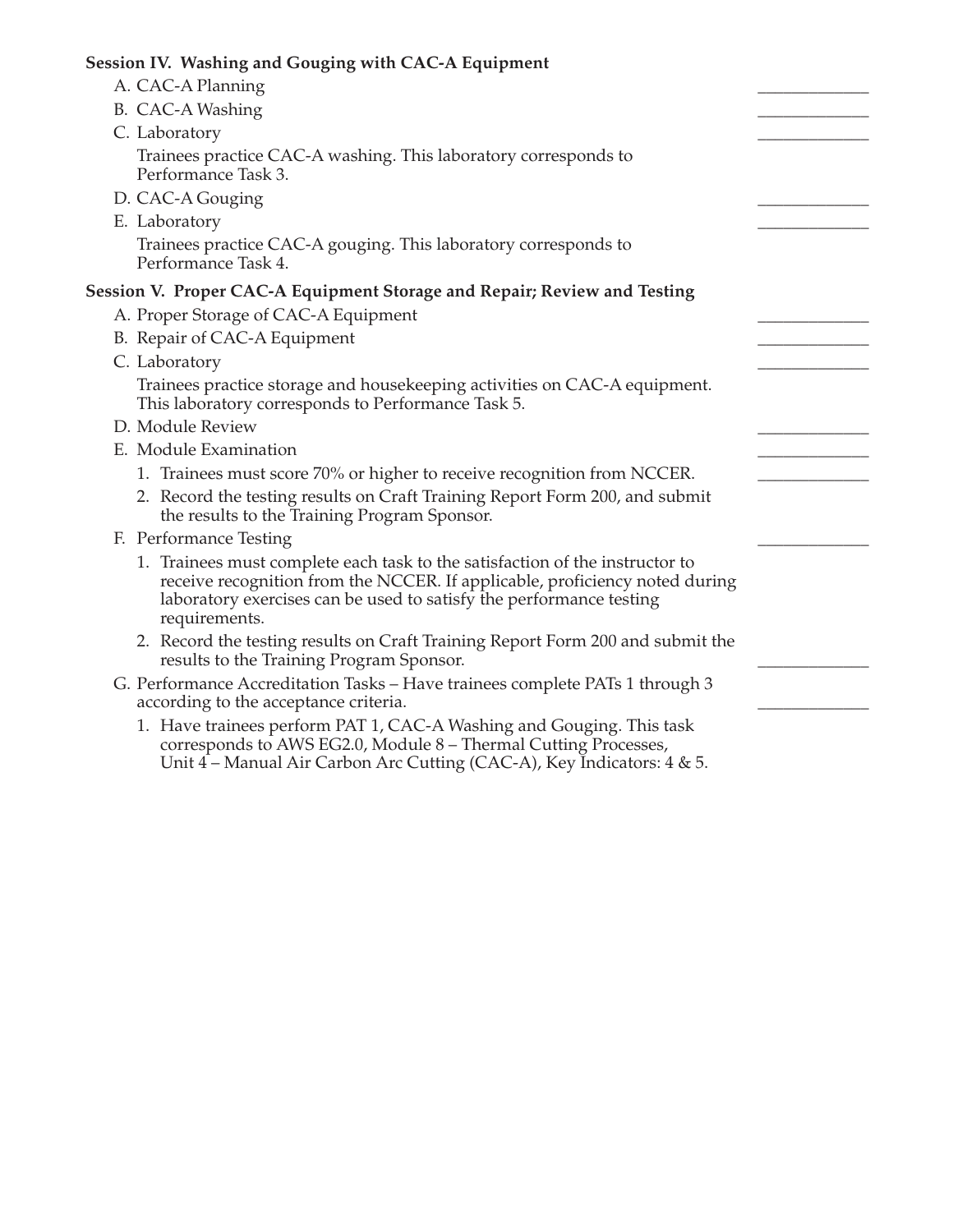This module teaches how to clean base metals for welding and cutting, how to identify and explain joint design, and how to prepare base metal joints for welding.

## **Prerequisites**

Prior to training with this module, it is recommended that the trainee shall have successfully completed the following: *Core Curriculum* and *Welding Level One*, Modules 29101-09 through 29104-09.

# **Objectives**

Upon completion of this module, the trainee will be able to do the following:

- 1. Clean base metal for welding or cutting.
- 2. Identify and explain joint design.
- 3. Explain joint design considerations.
- 4. Mechanically bevel the edge of a mild steel plate.
- 5. Thermally bevel the end of a mild steel plate.
- 6. Select the proper joint design based on a welding procedure specification (WPS) or instructor direction.

## **Performance Tasks**

Under the supervision of the instructor, the trainee should be able to:

- 1. Mechanically bevel the edge of a mild steel plate ¼" to ¾" thick at 22½ degrees (or 30 degrees*,* depending on the equipment available).
- 2. Thermally prepare a bevel.

# **Materials and Equipment List**

| Markers/chalk                                                                                                                                                                                                         | Examples of fillet welds                                                                                                                              |
|-----------------------------------------------------------------------------------------------------------------------------------------------------------------------------------------------------------------------|-------------------------------------------------------------------------------------------------------------------------------------------------------|
| Pencils and scratch paper                                                                                                                                                                                             | Sections of bar stock to illustrate various joints                                                                                                    |
| Whiteboard/chalkboard                                                                                                                                                                                                 | An oxyfuel or plasma arcing system or pictures                                                                                                        |
| Welding 1 PowerPoint <sup>®</sup> Presentation Slides                                                                                                                                                                 | showing how these systems can be used for                                                                                                             |
| $(ISBN 0-13-609092-3)$                                                                                                                                                                                                | joint preparation                                                                                                                                     |
| Multimedia projector and screen                                                                                                                                                                                       | Properly beveled coupons                                                                                                                              |
| Desktop or laptop computer                                                                                                                                                                                            | Chipping hammer                                                                                                                                       |
| Appropriate personal protective equipment                                                                                                                                                                             | Soapstone                                                                                                                                             |
| Full face shields                                                                                                                                                                                                     | Tape measure                                                                                                                                          |
| Examples (photos or actual objects) of metals that                                                                                                                                                                    | Pliers                                                                                                                                                |
| have and have not been prepared for welding                                                                                                                                                                           | Files                                                                                                                                                 |
| Examples of surface corrosion on different metals                                                                                                                                                                     | Framing square                                                                                                                                        |
| Examples of defects caused by surface                                                                                                                                                                                 | Combination square with protractor head                                                                                                               |
| contamination                                                                                                                                                                                                         | Hand scrapers and wire brushes                                                                                                                        |
| MSDSs for metal cleaning chemicals                                                                                                                                                                                    | Power grinder with grinding and wire brush                                                                                                            |
| Examples of welding drawings and welding<br>procedure specifications<br>Examples of surfacing welds<br>Photos of surfacing welds before and after being<br>ground down and cleaned<br>Examples of plug and slot welds | attachments<br>Mechanical beveling equipment for plate<br>Thermal beveling equipment for plate<br>Module Examinations*<br>Performance Profile Sheets* |
| *Located in the Test Booklet                                                                                                                                                                                          |                                                                                                                                                       |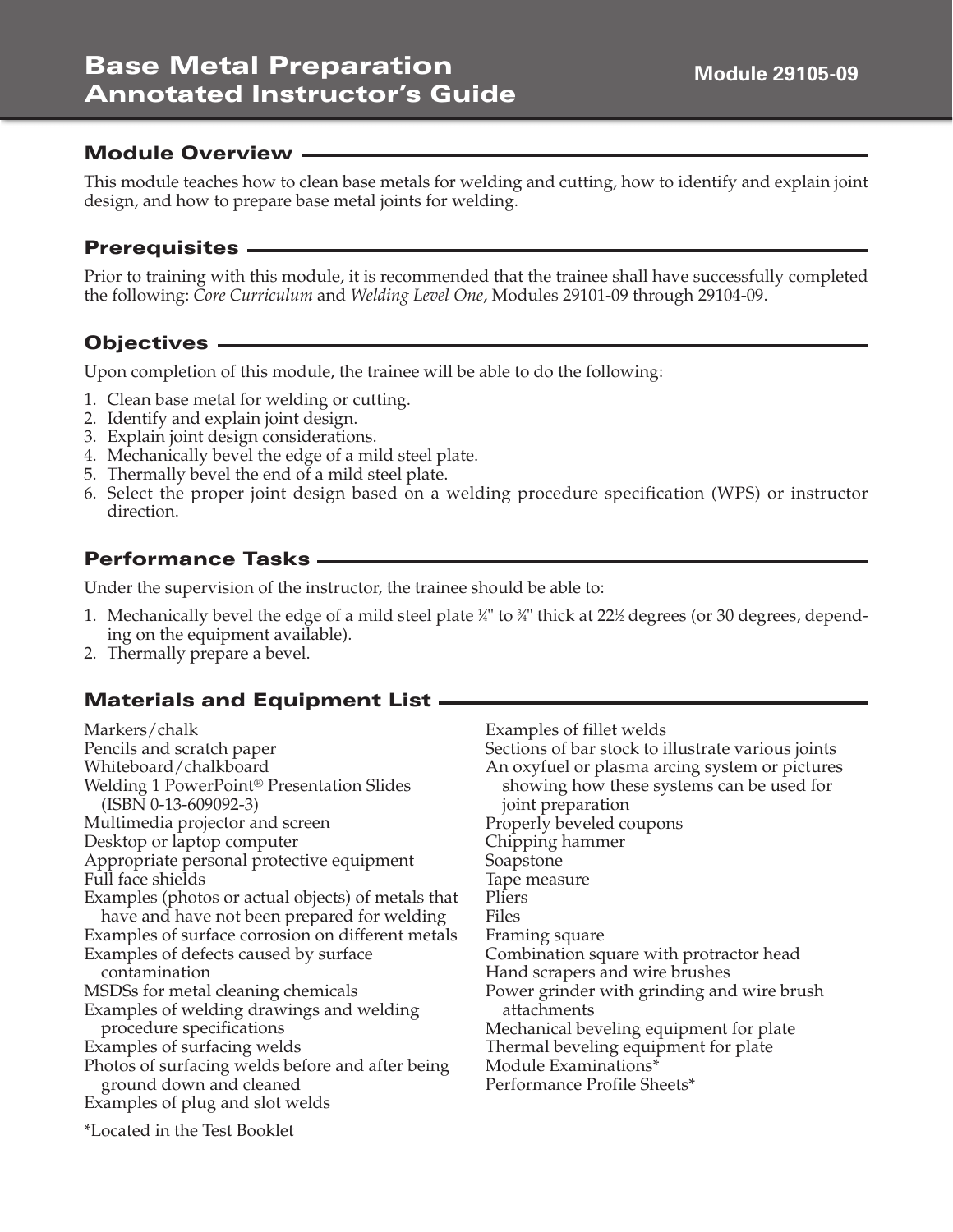Ensure that the trainees are equipped with appropriate personal protective equipment and know how to use it properly. Emphasize any special safety precautions associated with cutting and shaping metal because of the added potential for fire, burns, respiratory problems, and electrical shock. Ensure that trainees are briefed on shop safety procedures.

# **Additional Resources**

This module is intended to present thorough resources for task training. The following reference works are suggested for both instructors and motivated trainees interested in further study. These are optional materials for continued education rather than for task training.

*Welding Handbook*, Volume 5, 2001. Miami, FL: The American Welding Society. *The Procedure Handbook of Arc Welding*, 2000. Cleveland, OH: The Lincoln Electric Company. *OSHA Standard 1926.351, Arc Welding and Cutting* www.lincolnelectric.com

# **Teaching Time for this Module**

An outline for use in developing your lesson plan is presented below. Note that each Roman numeral in the outline equates to one session of instruction. Each session has a suggested time period of 2½ hours. This includes 10 minutes at the beginning of each session for administrative tasks and one 10-minute break during the session. Approximately 12½ hours are suggested to cover *Base Metal Preparation.* You will need to adjust the time required for testing based on your class size and resources. Because laboratories often correspond to Performance Tasks, the proficiency of the trainees may be noted during these exercises for Performance Testing purposes.

| Topic                                                              | <b>Planned Time</b> |
|--------------------------------------------------------------------|---------------------|
| Session I. Introduction; Basic Welding Safety; Base Metal Cleaning |                     |
| A. Introduction                                                    |                     |
| B. Basic Welding Safety                                            |                     |
| 1. Protective Clothing and Equipment for Preparing Metals          |                     |
| 2. Fire/Explosion Prevention                                       |                     |
| 3. Work Area Ventilation                                           |                     |
| C. Base Metal Cleaning                                             |                     |
| 1. Surface Corrosion                                               |                     |
| 2. Defects Caused by Surface Contamination                         |                     |
| 3. Mechanical Cleaning                                             |                     |
| 4. Chemical Cleaning                                               |                     |
| <b>Session II. Joint Design I</b>                                  |                     |
| A. Load Considerations                                             |                     |
| B. Types of Joints                                                 |                     |
| C. Types of Welds                                                  |                     |
| <b>Session III. Joint Design II</b>                                |                     |
| A. Types of Welds (continued)                                      |                     |
| <b>B.</b> Welding Position                                         |                     |
| C. Codes and Welding Procedure Specifications                      |                     |
| D. Welding Joint Preparation                                       |                     |
| 1. Identify Joint Specification                                    |                     |
| 2. Mechanical Joint Preparation                                    |                     |
|                                                                    |                     |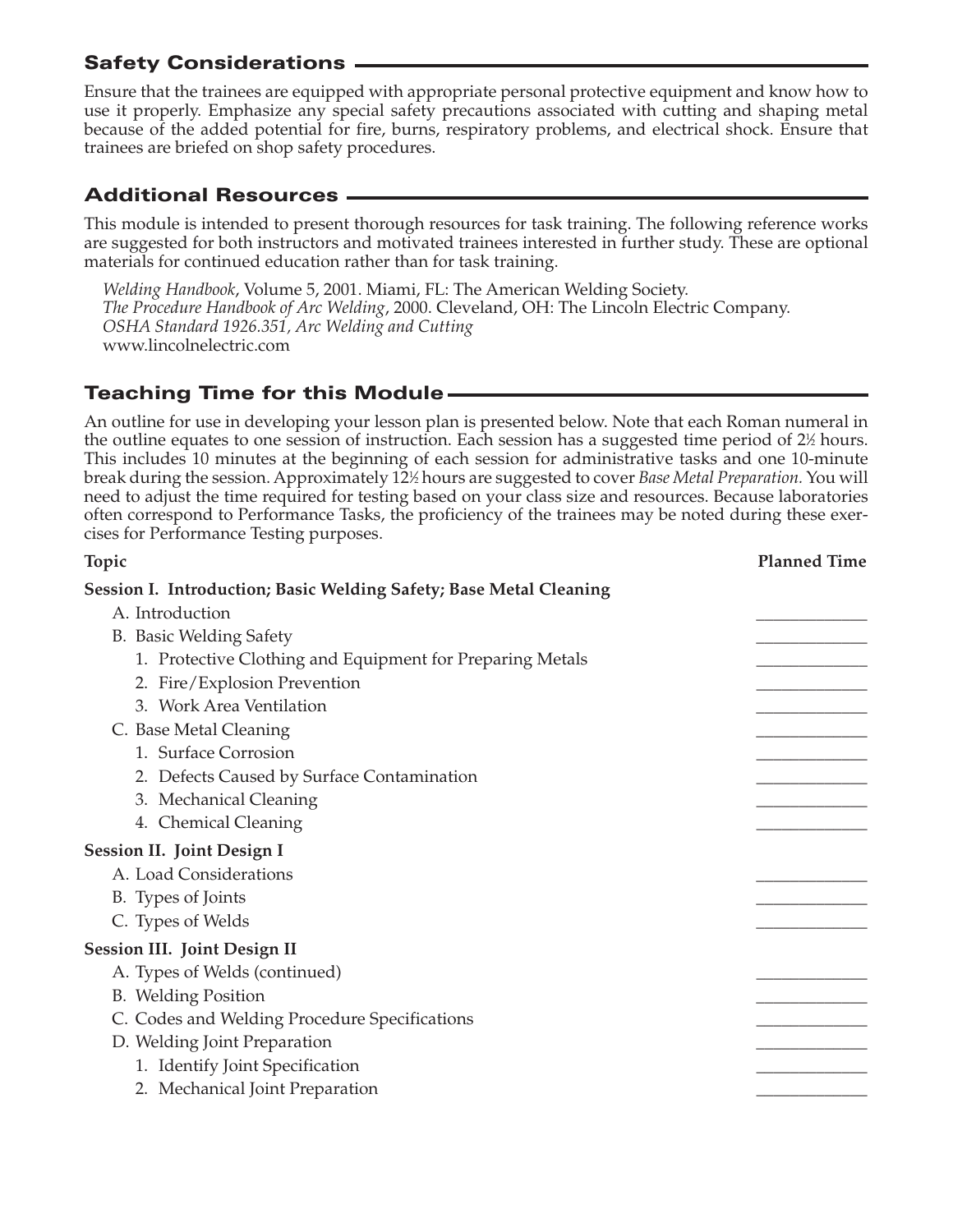#### **Session IV. Laboratory; Welding Joint Preparation (Continued)**

A. Laboratory

Trainees practice beveling steel plate by mechanical means. This laboratory corresponds to Performance Task 1.

B. Thermal Joint Preparation

#### **Session V. Laboratory; Review and Testing**

A. Laboratory

Trainees practice beveling steel plate by thermal means. This laboratory corresponds to Performance Task 2.

- B. Module Review
- C. Module Examination
	- 1. Trainees must score 70% or higher to receive recognition from the NCCER.
	- 2. Record the testing results on Craft Training Report Form 200 and submit the results to the Training Program Sponsor.
- D. Performance Testing
	- 1. Trainees must complete each task to the satisfaction of the instructor to receive recognition from the NCCER. If applicable, proficiency noted during laboratory exercises can be used to satisfy the performance testing requirements.
	- 2. Record the testing results on Craft Training Report Form 200 and submit the results to the Training Program Sponsor.
- E. Performance Accreditation Tasks Have trainees complete PATs 1 and 2 according to the acceptance criteria.
	- 1. Have trainees perform PAT 1, Prepare Plate Joints Mechanically. This task has no *AWS EG2.0* reference.
	- 2. Have trainees perform PAT 2, Prepare Plate Joints Thermally. This task corresponds to *AWS EG2.0,* Module 8 – Thermal Cutting Processes, Unit 2 – Manual OFC Principles, Key Indicators: 4, 5, and 6.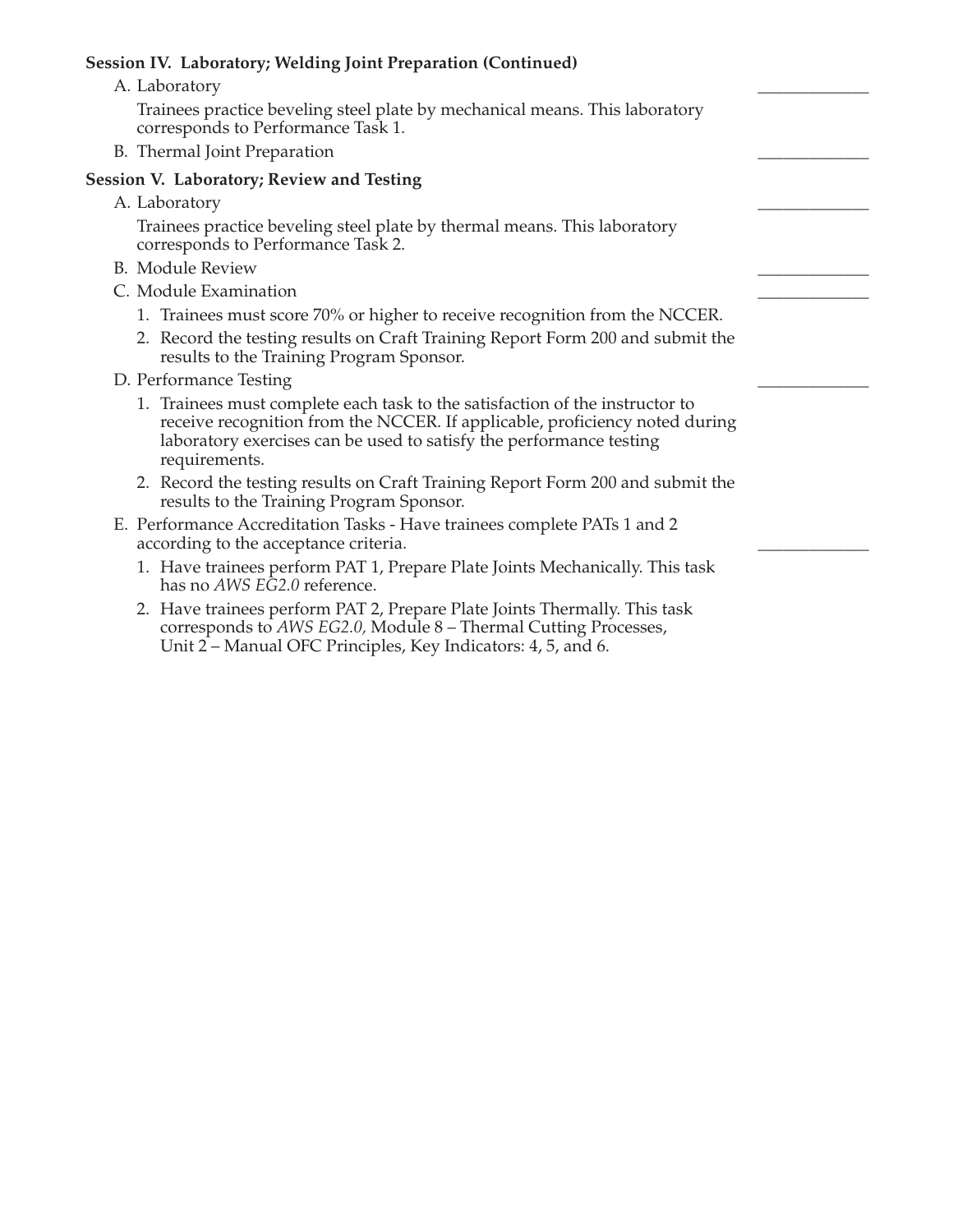This module teaches the importance of quality workmanship and covers how to find, identify, and avoid weld imperfections while adhering to necessary codes and specifications.

#### **Prerequisites**

Prior to training with this module, it is recommended that the trainee shall have successfully completed the following: *Core Curriculum* and *Welding Level One*, Modules 29101-09 through 29105-09.

## **Objectives**

Upon completion of this module, the trainee will be able to do the following:

- 1. Identify and explain codes governing welding.
- 2. Identify and explain weld imperfections and their causes.
- 3. Identify and explain nondestructive examination practices.
- 4. Identify and explain welder qualification tests.
- 5. Explain the importance of quality workmanship.
- 6. Identify common destructive testing methods.
- 7. Perform a visual inspection of fillet welds.

## **Performance Tasks**

There are no performance tasks for this module.

# **Materials and Equipment List**

Markers/chalk Pencils and scratch paper Whiteboard/chalkboard Welding 1 PowerPoint® Presentation Slides (ISBN 0-13-609092-3) Multimedia projector and screen Desktop or laptop computer Pencils and scratch paper Appropriate personal protective equipment Welding samples showing:

- Porosity
- Inclusions
- Cracks
- Weld metal cracks
- Base metal cracks
- Incomplete joint penetration
- Incomplete fusion
- Undercut

\*Located in the Test Booklet

- Arc strikes
- Spatter
- Unacceptable weld profiles
- Undercut gauge

Butt weld reinforcement gauge

- Fillet weld blade gauge set
- Welding coupon examples

Samples of ASME, AWS, API, and ANSI welding codes

- Photos of damage to equipment and structures caused by failed welds
- Examples of Welding Procedure Specifications and Procedure Qualification Records
- Liquid penetrant test kit
- Radiograph examples
- Tested specimens of good and failed welds
- Module Examinations\*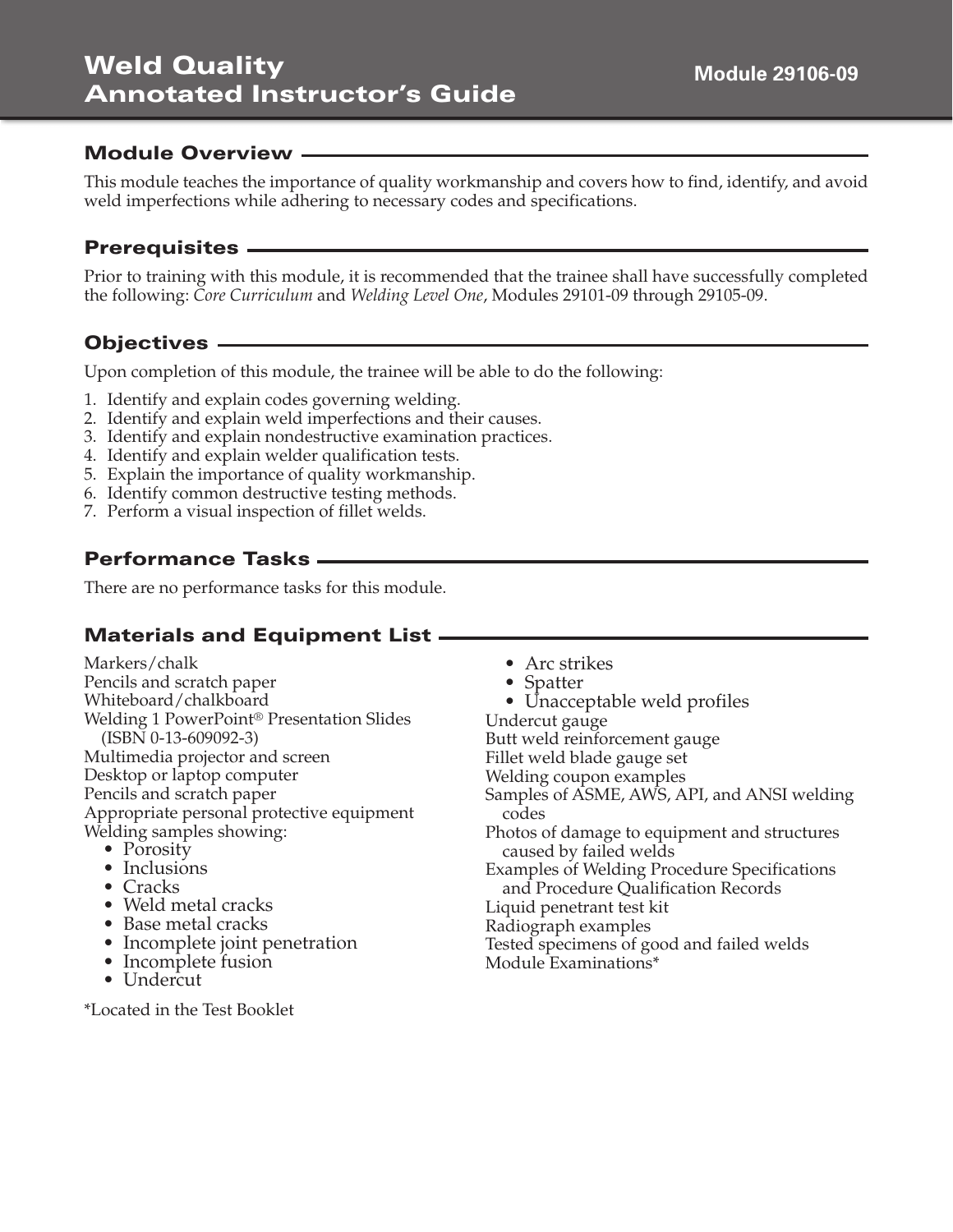Ensure that the trainees are equipped with appropriate personal protective equipment. Review general safety guidelines associated with welding and refer to the MSDS for liquid penetrant solvent.

# **Additional Resources**

This module is intended to present thorough resources for task training. The following reference works are suggested for both instructors and motivated trainees interested in further study. These are optional materials for continued education rather than for task training.

*AWS B1.10: Guide for the Nondestructive Inspection of Welds*, 1999. Miami, FL: The American Welding Society.

*AWS B1.11: Guide for the Visual Inspection of Welds*, 2000. Miami, FL: The American Welding Society. *OSHA Standard 1926.351, Arc Welding and Cutting.*

*Welding Handbook*, Volume 1 (2001) and Volume 2 (2004). Miami, FL: The American Welding Society. *AWS D3.5-93R: Guide for Steel Hull Welding*, 1993. Miami, FL: The American Welding Society. *AWS D3.6M: Specification for Underwater Welding*, 1999. Miami, FL: The American Welding Society. *AWS D3.7: Guide for Aluminum Hull Welding*, 2004. Miami, FL: The American Welding Society. *The Procedure Handbook of Arc Welding*, 2000. Cleveland, OH: The Lincoln Electric Company.

## **Teaching Time for this Module**

An outline for use in developing your lesson plan is presented below. Note that each Roman numeral in the outline equates to one session of instruction. Each session has a suggested time period of 2½ hours. This includes 10 minutes at the beginning of each session for administrative tasks and one 10-minute break during the session. Approximately 10 hours are suggested to cover *Weld Quality.* You will need to adjust the time required for hands-on activity and testing based on your class size and resources.

| Topic                                                       | <b>Planned Time</b> |
|-------------------------------------------------------------|---------------------|
| <b>Session I. Introduction; Codes; Weld Discontinuities</b> |                     |
| A. Introduction                                             |                     |
| <b>B.</b> Codes Governing Welding                           |                     |
| 1. American Society of Mechanical Engineers                 |                     |
| 2. American Welding Society                                 |                     |
| 3. American Petroleum Institute                             |                     |
| 4. American National Standards Institute                    |                     |
| 5. Marine Codes                                             |                     |
| C. Basic Elements of Welding Codes                          |                     |
| 1. Welding Procedure Qualification                          |                     |
| 2. Welder Performance Qualification                         |                     |
| 3. Welder Operator Qualification                            |                     |
| D. Weld Discontinuities and Their Causes                    |                     |
| 1. Porosity                                                 |                     |
| 2. Inclusions                                               |                     |
| 3. Cracks                                                   |                     |
| 4. Incomplete Joint Penetration                             |                     |
| 5. Incomplete Fusion                                        |                     |
| 6. Undercut                                                 |                     |
| 7. Arc Strikes                                              |                     |
| 8. Spatter                                                  |                     |
| 9. Acceptable and Unacceptable Weld Profiles                |                     |
|                                                             |                     |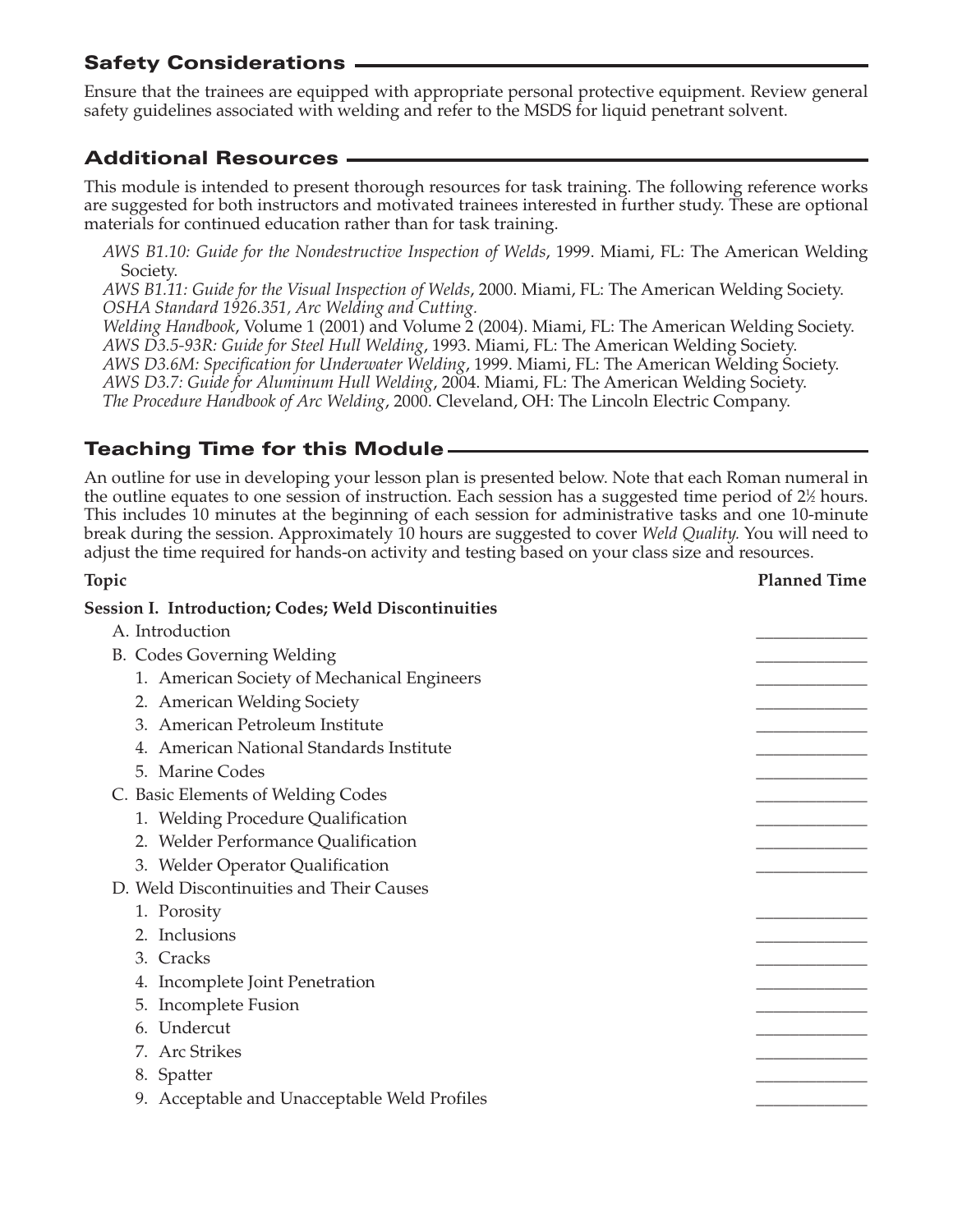| <b>Session II. Nondestructive Examination (NDE) Practices</b>                  |  |
|--------------------------------------------------------------------------------|--|
| A. Visual Inspection                                                           |  |
| B. Liquid Penetrant Inspection                                                 |  |
| C. Magnetic Particle Inspection                                                |  |
| D. Radiographic Inspection                                                     |  |
| E. Ultrasonic Inspection                                                       |  |
| F. Electromagnetic (Eddy Current) Inspection                                   |  |
| G. Leak Testing                                                                |  |
| Session III. Destructive Testing; Welder Performance Qualification Tests       |  |
| A. Destructive Testing                                                         |  |
| B. Welder Performance Qualification Tests                                      |  |
| 1. Welding Positions Qualification                                             |  |
| 2. AWS Structural Steel Code                                                   |  |
| 3. ASME Code                                                                   |  |
| 4. Welder Qualification Tests                                                  |  |
| <b>Session IV. Quality Workmanship; Review and Testing</b>                     |  |
| A. Quality Workmanship                                                         |  |
| 1. Typical Site Organization                                                   |  |
| 2. Chain of Command                                                            |  |
| <b>B.</b> Module Review                                                        |  |
| C. Module Examination                                                          |  |
| 1. Trainees must score 70% or higher to receive recognition from the NCCER.    |  |
| 2. Record the testing results on Craft Training Report Form 200 and submit the |  |

2. Record the testing results on Craft Training Report Form 200 and submit the results to the Training Program Sponsor.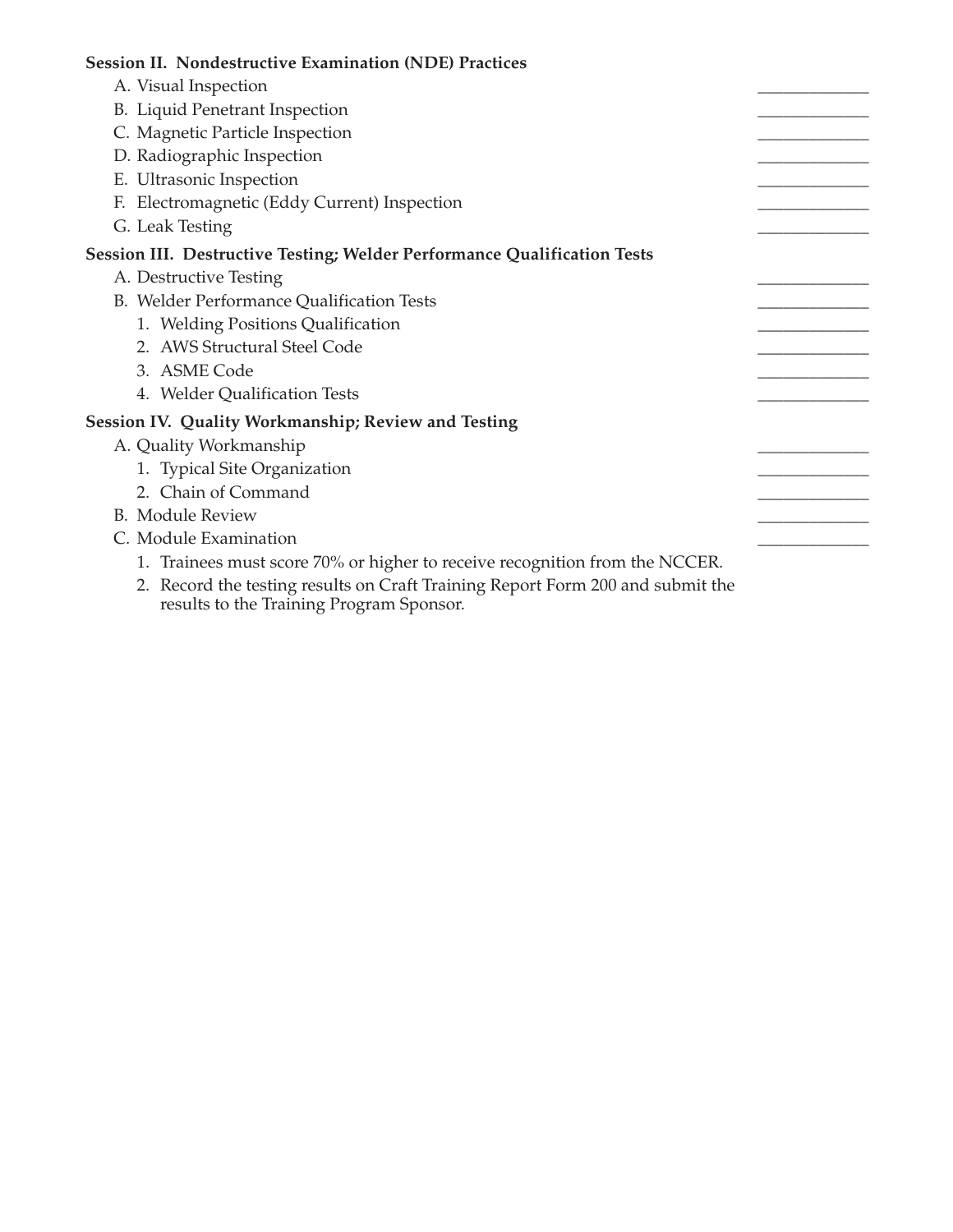This module covers shielded metal arc welding (SMAW) safety, types of SMAW equipment, and how to set up SMAW equipment for use.

#### **Prerequisites**

Prior to training with this module, it is recommended that the trainee shall have successfully completed the following: *Core Curriculum* and *Welding Level One*, Modules 29101-09 through 29106-09.

## **Objectives**

Upon completion of this module, the trainee will be able to do the following:

- 1. Identify and explain shielded metal arc welding (SMAW) safety.
- 2. Explain welding electrical current.
- 3. Identify welding power supplies and their characteristics.
- 4. Explain how to set up welding power supplies.
- 5. Set up a machine for welding.
- 6. Identify tools used for weld cleaning.

## **Performance Tasks**

Under the supervision of the instructor, the trainee should be able to:

1. Set up a SMAW machine for welding.

## **Materials and Equipment List**

| Markers/chalk                                         | Chipping hammers                                   |
|-------------------------------------------------------|----------------------------------------------------|
| Pencils and scratch paper                             | Wire brushes                                       |
| Whiteboard/chalkboard                                 | Files                                              |
| Welding 1 PowerPoint <sup>®</sup> Presentation Slides | Pneumatic weld flux chipper                        |
| $(ISBN 0-13-609092-3)$                                | Pneumatic needle scaler                            |
| Multimedia projector and screen                       | Transformer welding machine                        |
| Desktop or laptop computer                            | Transformer-rectifier welding machine              |
| Appropriate personal protective equipment             | Motor generator welding machine                    |
| Welding cables                                        | Engine-driven generator welding machine and        |
| Lugs and quick disconnects                            | alternator                                         |
| Workpiece clamps                                      | (If any of these welding machines are unavailable, |
| Electrode holders                                     | provide photos instead)                            |
| Electrical plugs used with welding machines and       | Module Examinations*                               |
| matching electrical outlets                           | Performance Profile Sheets*                        |
| *Located in the Test Booklet                          |                                                    |

## **Safety Considerations**

Ensure that the trainees are equipped with appropriate personal protective equipment. Review general safety guidelines associated with arc welding and engine-driven machinery, including electrical safety and procedures to prevent carbon monoxide poisoning. Explain that welding machines are heavy and can cause injury if they fall on people. Proper rigging devices and procedures must be used when lifting and moving welding machines. Emphasize that welding sparks can cause batteries to explode, showering the area with acid.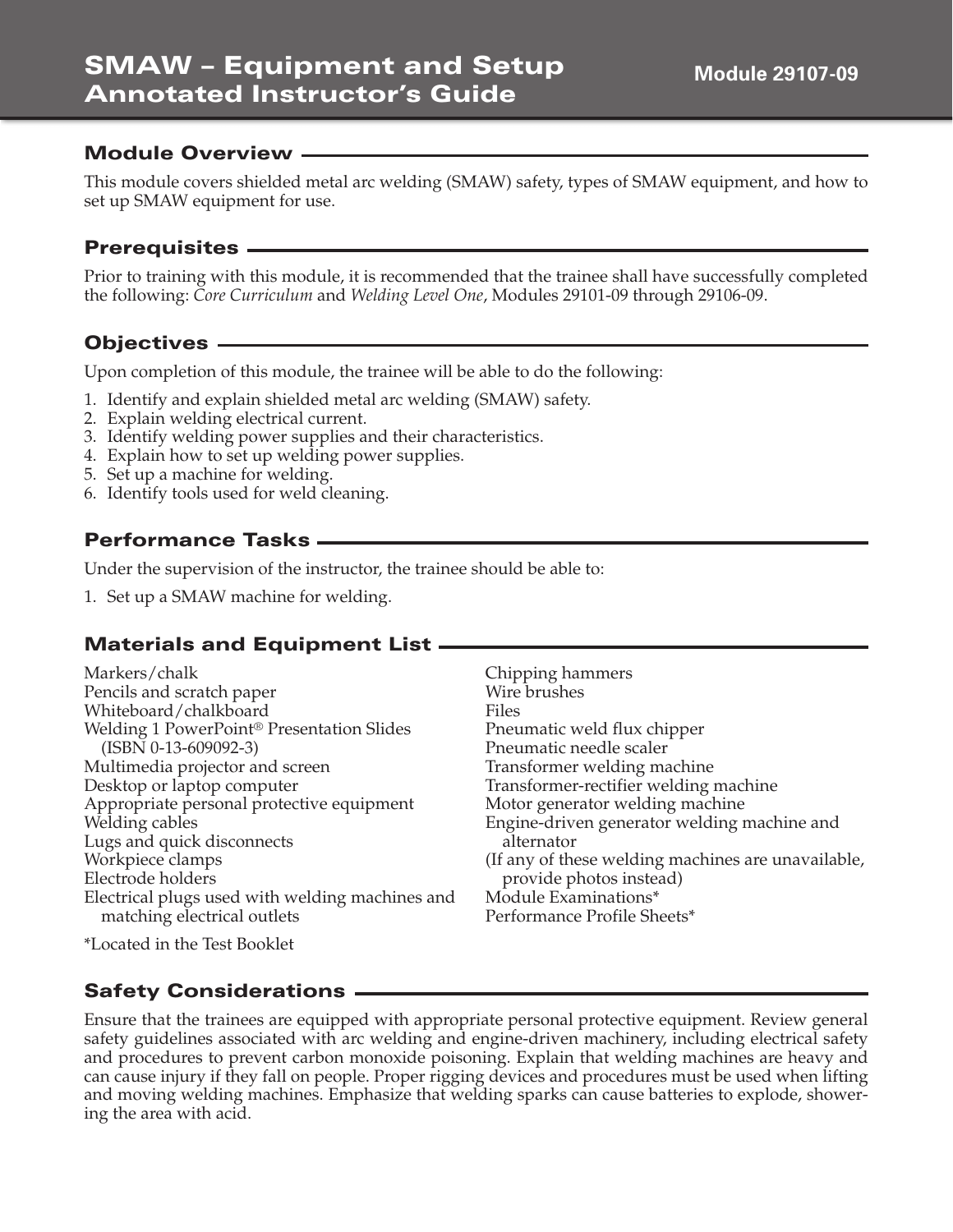# **Additional Resources**

This module is intended to present thorough resources for task training. The following reference works are suggested for both instructors and motivated trainees interested in further study. These are optional materials for continued education rather than for task training.

*OSHA Standard 1926.351, Arc Welding and Cutting. The Procedure Handbook of Arc Welding,* 2000. Cleveland, OH: The Lincoln Electric Company. *Stick Electrode Welding Guide*, 2004. Cleveland, OH: The Lincoln Electric Company. *Stick Electrode Product Catalog*, 2008. Cleveland, OH: The Lincoln Electric Company.

# **Teaching Time for this Module**

An outline for use in developing your lesson plan is presented below. Note that each Roman numeral in the outline equates to one session of instruction. Each session has a suggested time period of 2½ hours. This includes 10 minutes at the beginning of each session for administrative tasks and one 10-minute break during the session. Approximately 5 hours are suggested to cover *SMAW – Equipment and Setup.* You will need to adjust the time required for hands-on activity and testing based on your class size and resources. Because laboratories often correspond to Performance Tasks, the proficiency of the trainees may be noted during these exercises for Performance Testing purposes.

#### **Topic Planned Time**

| <b>Session I. Shielded Metal Arc Welding</b>        |  |
|-----------------------------------------------------|--|
| A. Introduction                                     |  |
| <b>B.</b> SMAW Safety                               |  |
| 1. Moving Welding Equipment                         |  |
| 2. Electrical Hazards                               |  |
| 3. Lifting Hazards                                  |  |
| 4. Working at Heights                               |  |
| 5. Welding Hazards                                  |  |
| C. Welding Current                                  |  |
| 1. Types of Welding Current                         |  |
| 2. Polarity                                         |  |
| 3. Characteristics of Welding Current               |  |
| D. SMAW Machines                                    |  |
| 1. SMAW Machine Classifications                     |  |
| 2. SMAW Machine Types                               |  |
| 3. SMAW Machine Ratings                             |  |
| 4. Welding Cable                                    |  |
| 5. SMAW Cable Connectors                            |  |
| E. SMAW Equipment Setup                             |  |
| 1. Selecting the Proper SMAW Equipment              |  |
| 2. Welding Machine Location                         |  |
| 3. Moving a Welding Machine                         |  |
| 4. Stringing Welding Cable                          |  |
| 5. Locating the Workpiece Clamp                     |  |
| F. Starting SMAW Welding Machines                   |  |
| 1. Energizing Electrically Powered Welding Machines |  |
| 2. Starting Engine-Driven Welding Machines          |  |
| G. Tools for Cleaning Welds                         |  |
| 1. Hand Tools                                       |  |
| 2. Pneumatic Cleaning and Slag Removal Tools        |  |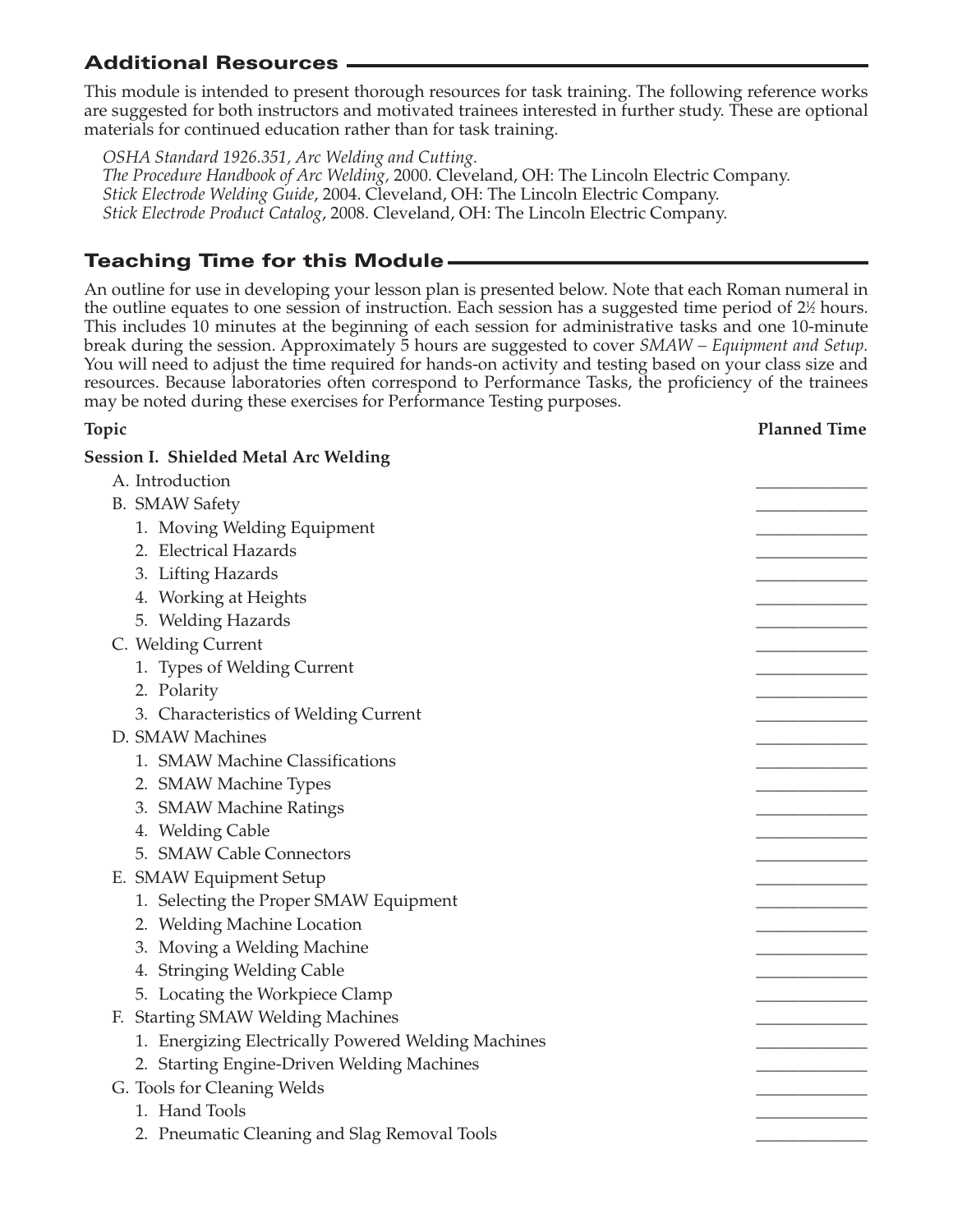#### **Session II. Laboratory; Review and Testing**

A. Laboratory

Trainees practice setting up a machine for welding.

- B. Module Review
- C. Module Examination
	- 1. Trainees must score 70% or higher to receive recognition from the NCCER.
	- 2. Record the testing results on Craft Training Report Form 200 and submit the results to the Training Program Sponsor.
- D. Performance Testing
	- 1. Trainees must complete each task to the satisfaction of the instructor to receive recognition from the NCCER. If applicable, proficiency noted during laboratory exercises can be used to satisfy the performance testing requirements.
	- 2. Record the testing results on Craft Training Report Form 200 and submit the results to the Training Program Sponsor.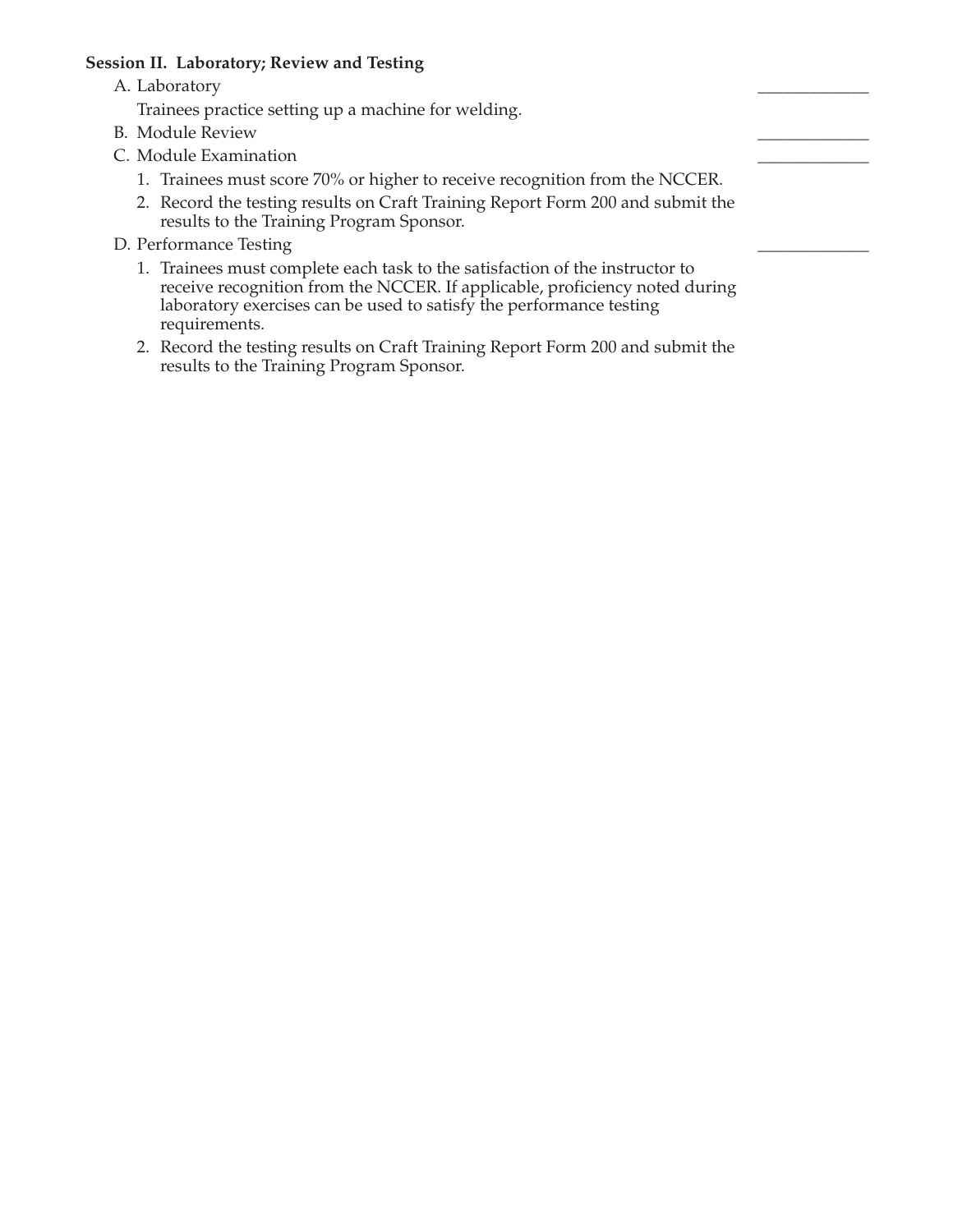This module discusses the classification, selection, storage, and control of electrodes that are used for shielded metal arc welding.

#### **Prerequisites**

Prior to training with this module, it is recommended that the trainee shall have successfully completed the following: *Core Curriculum* and *Welding Level One*, Modules 29101-09 through 29107-09.

#### **Objectives**

Upon completion of this module, the trainee will be able to do the following:

- 1. Identify factors that affect electrode selection.
- 2. Explain the American Welding Society (AWS) and the American Society of Mechanical Engineers (ASME) filler metal classification system.
- 3. Identify different types of filler metals.
- 4. Explain the storage and control of filler metals.
- 5. Explain filler metal traceability requirements and how to use applicable code requirements.
- 6. Identify and select the proper electrode for an identified welding task.

#### **Performance Tasks**

There are no performance tasks for this module.

#### **Materials and Equipment List**

Markers/chalk Pencils and scratch paper Whiteboard/chalkboard Welding 1 PowerPoint® Presentation Slides (ISBN 0-13-609092-3) Multimedia projector and screen

Desktop or laptop computer Appropriate personal protective equipment Electrodes of various types Sample MSDS for an electrode Sample MSDS for a surface coating Module Examinations\*

\*Located in the Test Booklet

#### **Safety Considerations**

Ensure that the trainees are equipped with appropriate personal protective equipment. Review general safety guidelines associated with welding and refer to the MSDS for each electrode type. Point out that many surface coatings produce toxic fumes when heated.

## **Additional Resources**

This module is intended to present thorough resources for task training. The following reference works are suggested for both instructors and motivated trainees interested in further study. These are optional materials for continued education rather than for task training.

*OSHA Standard 1926.351, Arc Welding and Cutting. The Procedure Handbook of Arc Welding,* 2000. Cleveland, OH: The Lincoln Electric Company. *Stick Electrode Welding Guide,* 2004. Cleveland, OH: The Lincoln Electric Company *Stick Electrode Product Catalog*, 2008. Cleveland, OH: The Lincoln Electric Company.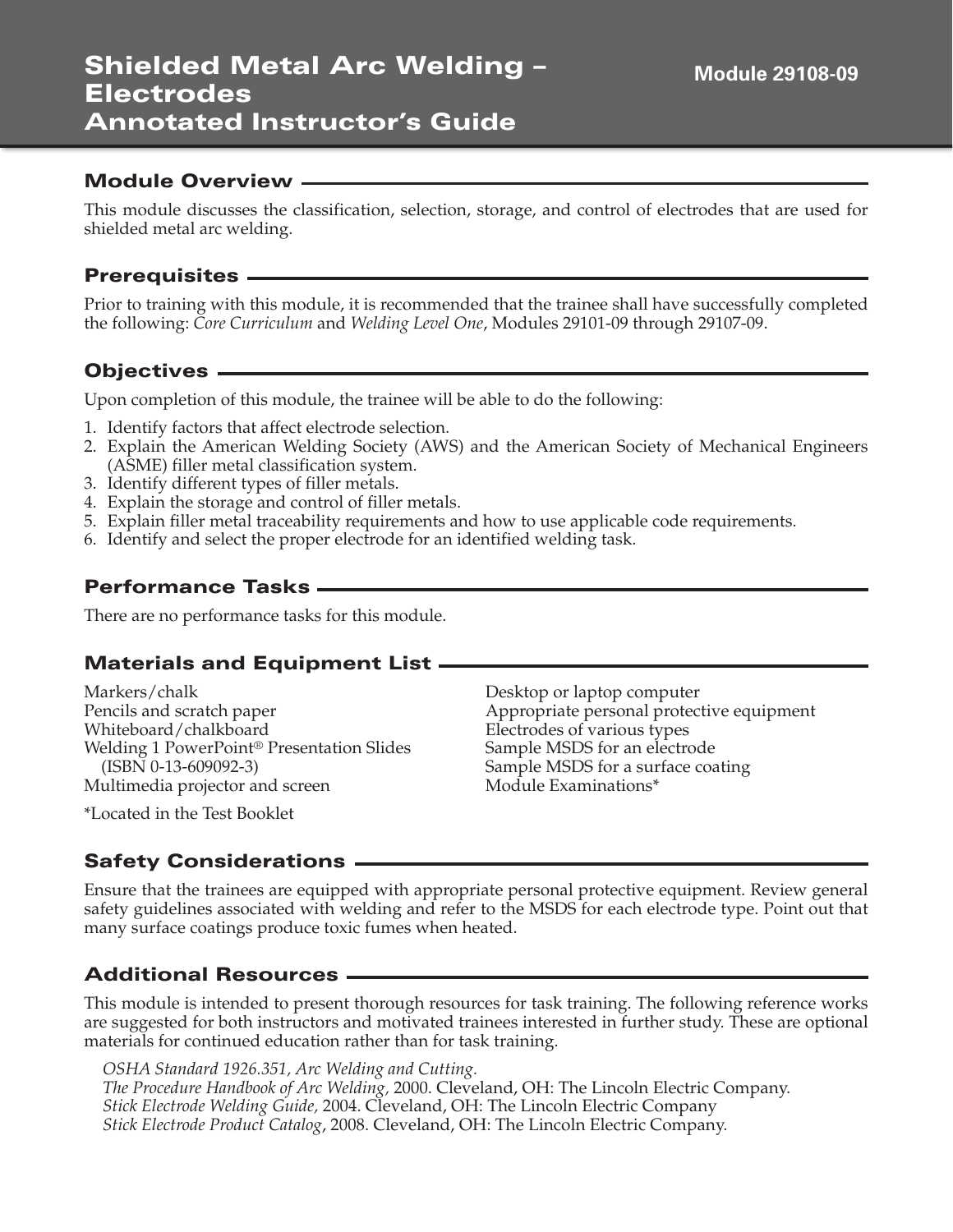# **Teaching Time for this Module**

An outline for use in developing your lesson plan is presented below. Note that each Roman numeral in the outline equates to one session of instruction. Each session has a suggested time period of  $2\%$  hours. This includes 10 minutes at the beginning of each session for administrative tasks and one 10-minute break during the session. Approximately 21 ⁄2 hours are suggested to cover *SMAW – Electrodes.* You will need to adjust the time required for hands-on activity and testing based on your class size and resources.

| Topic                                                                       | <b>Planned Time</b> |
|-----------------------------------------------------------------------------|---------------------|
| Session I. Introduction; SMAW Electrodes; Review and Examination            |                     |
| A. Introduction                                                             |                     |
| B. Shielded Metal Arc Welding Electrodes                                    |                     |
| C. AWS Filler Metal Specification System                                    |                     |
| 1. Classification System                                                    |                     |
| 2. Manufacturers' Classification                                            |                     |
| 3. Electrode Sizes                                                          |                     |
| D. Selecting Electrodes                                                     |                     |
| 1. Electrode Groups                                                         |                     |
| 2. Electrode Selection Considerations                                       |                     |
| E. Filler Metal Storage and Control                                         |                     |
| 1. Code Requirements                                                        |                     |
| 2. Receiving Filler Metal                                                   |                     |
| 3. Storing Filler Metal                                                     |                     |
| 4. Storage Ovens                                                            |                     |
| F. Filler Metal Traceability Requirements                                   |                     |
| G. Module Review                                                            |                     |
| H. Module Examination                                                       |                     |
| 1. Trainees must score 70% or higher to receive recognition from the NCCER. |                     |
| 2. Record the testing results on Craft Training Report Form 200 and submit  |                     |

the results to the Training Program Sponsor.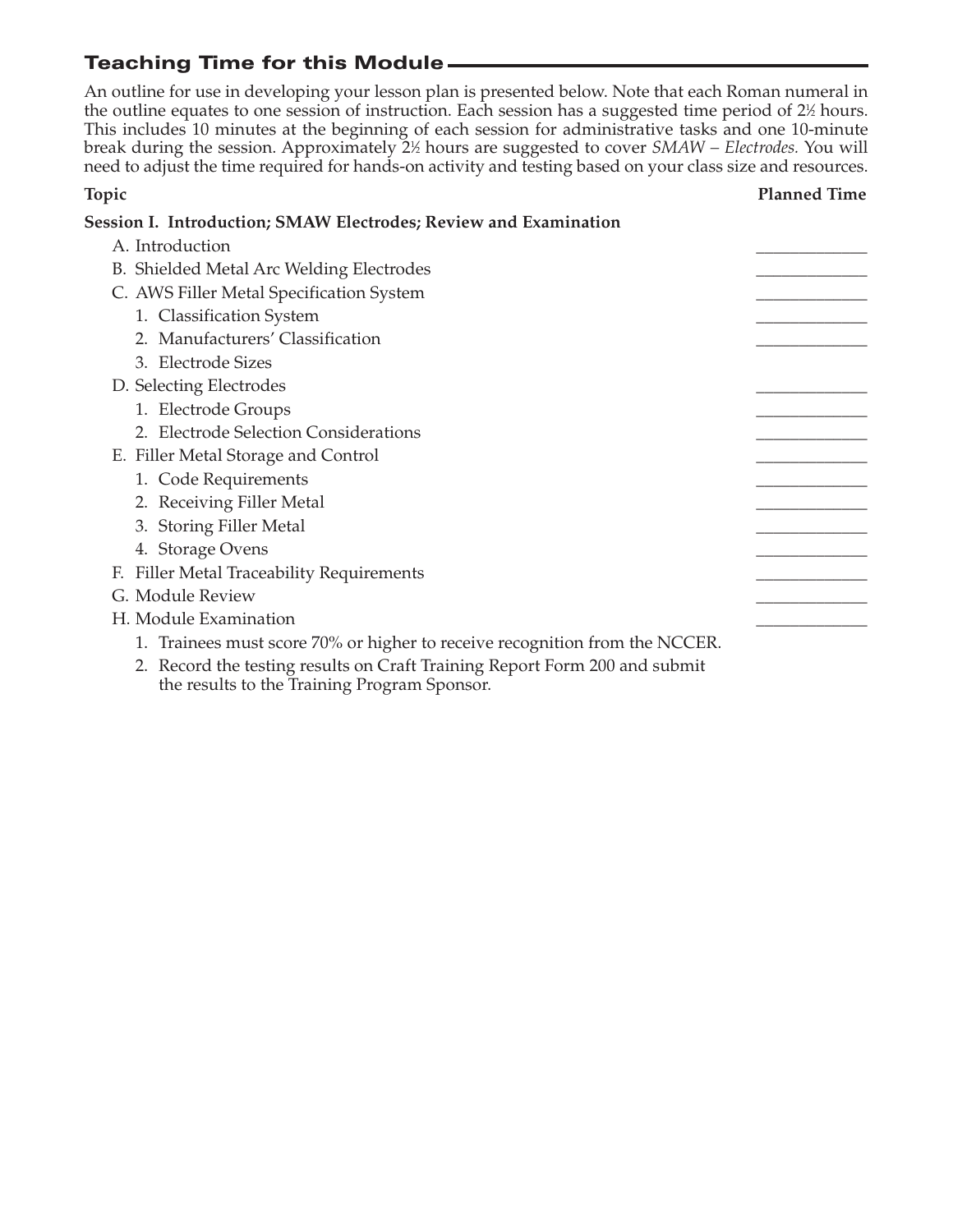This module explains how to strike an arc and how to make stringer, weave, and overlapping beads with E6010 and E7018 electrodes. It also covers making fillet welds in the 2F, 3F, and 4F positions with E6010 and E7018 electrodes.

#### **Prerequisites**

Prior to training with this module, it is recommended that the trainee shall have successfully completed the following: *Core Curriculum* and *Welding Level One*, Modules 29101-09 through 29108-09.

## **Objectives**

Upon completion of this module, the trainee will be able to do the following:

- 1. Set up shielded metal arc welding (SMAW) equipment.
- 2. Describe methods of striking an arc.
- 3. Properly strike and extinguish an arc.
- 4. Describe causes of arc blow and wander.
- 5. Make stringer, weave, and overlapping beads.
- 6. Make fillet welds in the following positions:
	- Horizontal (2F)
	- Vertical (3F)
	- Overhead (4F)

## **Performance Tasks**

Under the supervision of the instructor, the trainee should be able to:

- 1. Set up welding equipment.
- 2. Strike an arc.
- 3. Make stringer, weave, and overlapping beads using E6010 and E7018 electrodes.
- 4. Make corner welds on an angle iron section end welded to a plate coupon.
- 5. Make fillet welds using E6010 and E7018 electrodes in the specified position:
	- Horizontal (2F)
	- Vertical (3F)
	- Overhead (4F)

#### **Materials and Equipment List**

Markers/chalk Pencils and scratch paper Whiteboard/chalkboard Welding 1 PowerPoint® Presentation Slides (ISBN 0-13-609092-3) Multimedia projector and screen Desktop or laptop computer Appropriate personal protective equipment Sample electrodes Rod holders Carbon steel for practice coupons, 1 ⁄4" thick minimum Angle iron sections*,* ¾ thick DC or AC welding machine Welding bench with arm for position work

Oxyfuel cutting equipment Welding shield or helmet Grinders Framing square Soapstone Tape measure Pliers Wire brush Workpiece clamps Chipping hammer Electrode holder Electrodes, E6010 and E7018 (or E6011 and E6013 for AC) Friction lighter Module Examinations\* Performance Profile Sheets\*

\*Located in the Test Booklet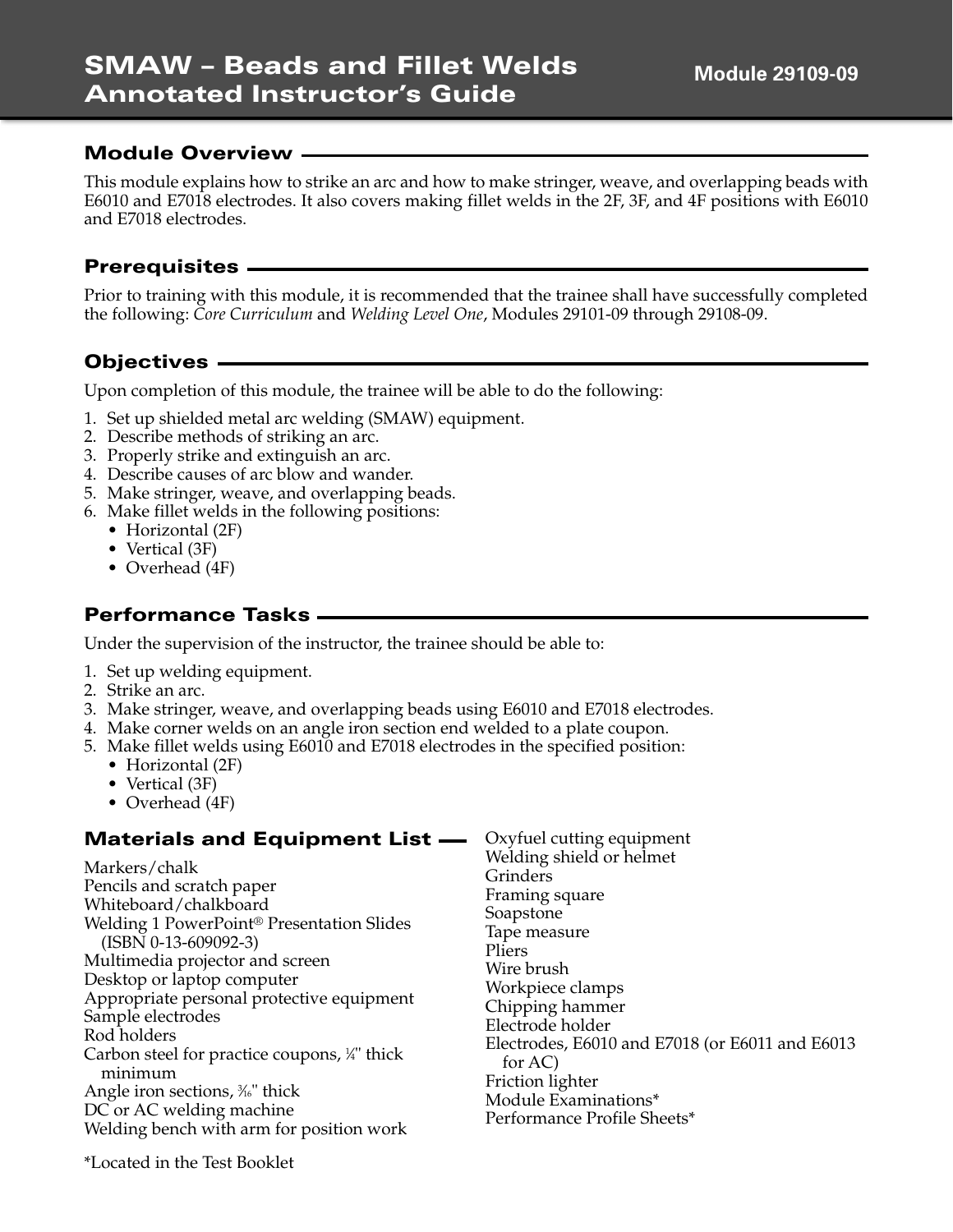Ensure that the trainees are equipped with appropriate personal protective equipment. Review general safety guidelines associated with arc welding, including electrical safety. Emphasize the importance of proper housekeeping. Point out that face shields must be worn to prevent injury from hot slag.

# **Additional Resources**

This module is intended to present thorough resources for task training. The following reference works are suggested for both instructors and motivated trainees interested in further study. These are optional materials for continued education rather than for task training.

*Stick Electrode Welding Guide,* 2004. Cleveland, OH: The Lincoln Electric Company. www. lincolnelectric.com

# **Teaching Time for this Module**

An outline for use in developing your lesson plan is presented below. Note that each Roman numeral in the outline equates to one session of instruction. Each session has a suggested time period of 2½ hours. This includes 10 minutes at the beginning of each session for administrative tasks and one 10-minute break during the session. Approximately 120 hours are suggested to cover *Shielded Metal Arc Welding – Beads and Fillet Welds.* You will need to adjust the time required for hands-on activity and testing based on your class size and resources. Because laboratories often correspond to Performance Tasks, the proficiency of the trainees may be noted during these exercises for Performance Testing purposes. The laboratory portion should take approximately 107½ hours, or 43 sessions.

| Topic                                                                                                                                                     | <b>Planned Time</b> |
|-----------------------------------------------------------------------------------------------------------------------------------------------------------|---------------------|
| Session I. Shielded Metal Arc Welding - Beads and Fillet Welds                                                                                            |                     |
| A. Introduction                                                                                                                                           |                     |
| <b>B.</b> Safety Summary                                                                                                                                  |                     |
| 1. Protective Clothing and Equipment                                                                                                                      |                     |
| 2. Fire/Explosion Prevention                                                                                                                              |                     |
| 3. Work Area Ventilation                                                                                                                                  |                     |
| C. Arc Welding Equipment Setup                                                                                                                            |                     |
| 1. Preparing the Welding Area                                                                                                                             |                     |
| 2. Preparing the Weld Coupons                                                                                                                             |                     |
| 3. Electrodes                                                                                                                                             |                     |
| 4. Preparing the Welding Machine                                                                                                                          |                     |
| D. Striking an Arc                                                                                                                                        |                     |
| 1. Scratching Method                                                                                                                                      |                     |
| 2. Tapping Method                                                                                                                                         |                     |
| 3. Practicing Striking and Extinguishing an Arc                                                                                                           |                     |
| E. Arc Blow                                                                                                                                               |                     |
| <b>Session II. Laboratory Practice and Performance Testing</b>                                                                                            |                     |
| A. Laboratory                                                                                                                                             |                     |
| Trainees practice setting up welding equipment, striking an arc, and<br>extinguishing an arc. This laboratory corresponds to Performance<br>Tasks 1 and 2 |                     |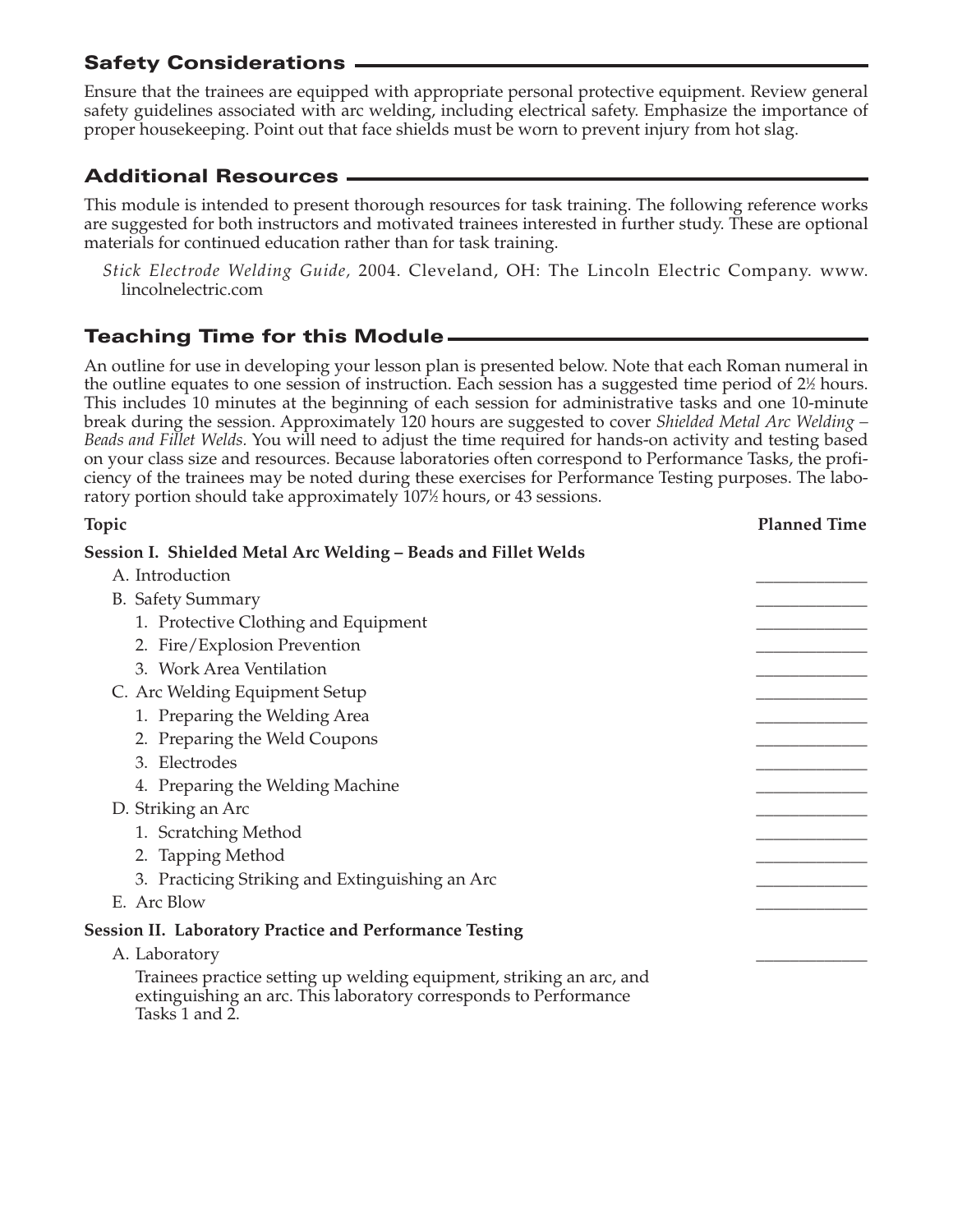| Session III. Stringer, Weave, and Overlapping Beads                                                                                                                                                                                                 |  |
|-----------------------------------------------------------------------------------------------------------------------------------------------------------------------------------------------------------------------------------------------------|--|
| A. Stringer and Weave Beads                                                                                                                                                                                                                         |  |
| 1. Practicing Stringer Beads with E6010                                                                                                                                                                                                             |  |
| 2. Practicing Stringer Beads with E7018                                                                                                                                                                                                             |  |
| 3. Restarting a Weld                                                                                                                                                                                                                                |  |
| 4. Terminating a Weld                                                                                                                                                                                                                               |  |
| 5. Practicing Weave Beads with E6010                                                                                                                                                                                                                |  |
| 6. Practicing Weave Beads with E7018                                                                                                                                                                                                                |  |
| <b>B.</b> Overlapping Beads                                                                                                                                                                                                                         |  |
| 1. Practicing Overlapping Beads with E6010                                                                                                                                                                                                          |  |
| 2. Practicing Overlapping Beads with E7018                                                                                                                                                                                                          |  |
| C. Make Corner Welds                                                                                                                                                                                                                                |  |
| <b>Session IV. Fillet Welds</b>                                                                                                                                                                                                                     |  |
| A. Fillet Weld Positions                                                                                                                                                                                                                            |  |
| B. Practicing Horizontal Fillet Welds with E6010 (2F position)                                                                                                                                                                                      |  |
| C. Practicing Horizontal Fillet Welds with E7018 (2F position)                                                                                                                                                                                      |  |
| D. Practicing Vertical Fillet Welds with E6010 (3F position)                                                                                                                                                                                        |  |
| E. Practicing Vertical Fillet Welds with E7018 (3F position)                                                                                                                                                                                        |  |
| F. Practicing Overhead Fillet Welds with E6010 (4F position)                                                                                                                                                                                        |  |
| G. Practicing Overhead Fillet Welds with E7018 (4F position)                                                                                                                                                                                        |  |
| Sessions V - XLVII. Laboratory and Performance Testing                                                                                                                                                                                              |  |
| A. Laboratory (43 sessions). This laboratory corresponds to Performance<br>Tasks 3 and 4.                                                                                                                                                           |  |
| 1. Trainees prepare practice welding coupons                                                                                                                                                                                                        |  |
| 2. Trainees practice the following using E6010 electrodes:                                                                                                                                                                                          |  |
| • Make stringer, weave, and overlapping beads                                                                                                                                                                                                       |  |
| • Make fillet welds in the 2F, 3F, and 4F positions                                                                                                                                                                                                 |  |
| 3. Trainees practice the following using E7018 electrodes:                                                                                                                                                                                          |  |
| Make stringer, weave, and overlapping beads                                                                                                                                                                                                         |  |
| Make fillet welds in the 2F, 3F, and 4F positions                                                                                                                                                                                                   |  |
| Session XLVIII. Review and Testing; Performance Accreditation Tasks                                                                                                                                                                                 |  |
| A. Module Review                                                                                                                                                                                                                                    |  |
| <b>B.</b> Module Examination                                                                                                                                                                                                                        |  |
| 1. Trainees must score 70% or higher to receive recognition from the NCCER.                                                                                                                                                                         |  |
| 2. Record the testing results on Craft Training Report Form 200 and submit the<br>results to the Training Program Sponsor.                                                                                                                          |  |
| C. Performance Testing                                                                                                                                                                                                                              |  |
| 1. Trainees must complete each task to the satisfaction of the instructor to<br>receive recognition from the NCCER. If applicable, proficiency noted during<br>laboratory exercises can be used to satisfy the performance testing<br>requirements. |  |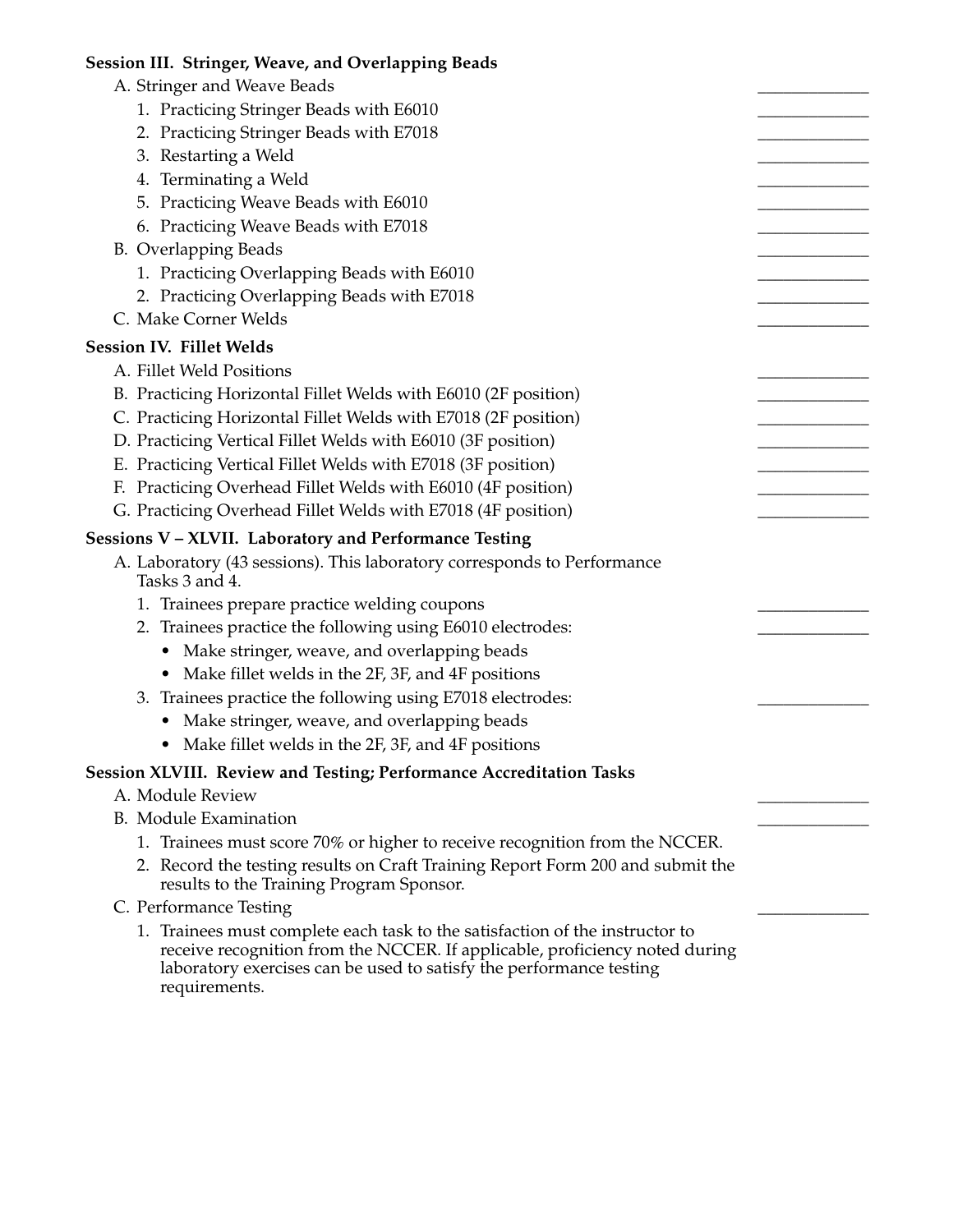| D. Performance Accreditation Tasks - Have trainees complete PAT 1 through PAT 8<br>according to the acceptance criteria.                                                                                                      |  |
|-------------------------------------------------------------------------------------------------------------------------------------------------------------------------------------------------------------------------------|--|
| 1. Have trainees perform PAT 1, Build a Pad with E6010 Electrodes in the Flat<br>Position. This task corresponds to AWS EG2.0, Module 4 - Shielded Metal<br>Arc Welding, Key Indicators: 3 and 4.                             |  |
| 2. Have trainees perform PAT 2, Build a Pad with E7018 Electrodes in the Flat<br>Position. This task corresponds to AWS EG2.0, Module 4 - Shielded Metal<br>Arc Welding, Key Indicators: 3 and 4.                             |  |
| 3. Have trainees perform PATs 3, 5, and 7, Make Fillet Welds with E6010<br>Electrodes in 2F, 3F, and 4F Positions. This task corresponds to AWS EG2.0,<br>Module 4 – Shielded Metal Arc Welding, Key Indicators: 3, 4, and 5. |  |
| 4. Have trainees perform PATs 4, 6, and 8, Make Fillet Welds with E7018<br>Electrodes in 2F, 3F, and 4F Positions. This task corresponds to AWS EG2.0,<br>Module 4 – Shielded Metal Arc Welding, Key Indicators: 3, 4, and 5. |  |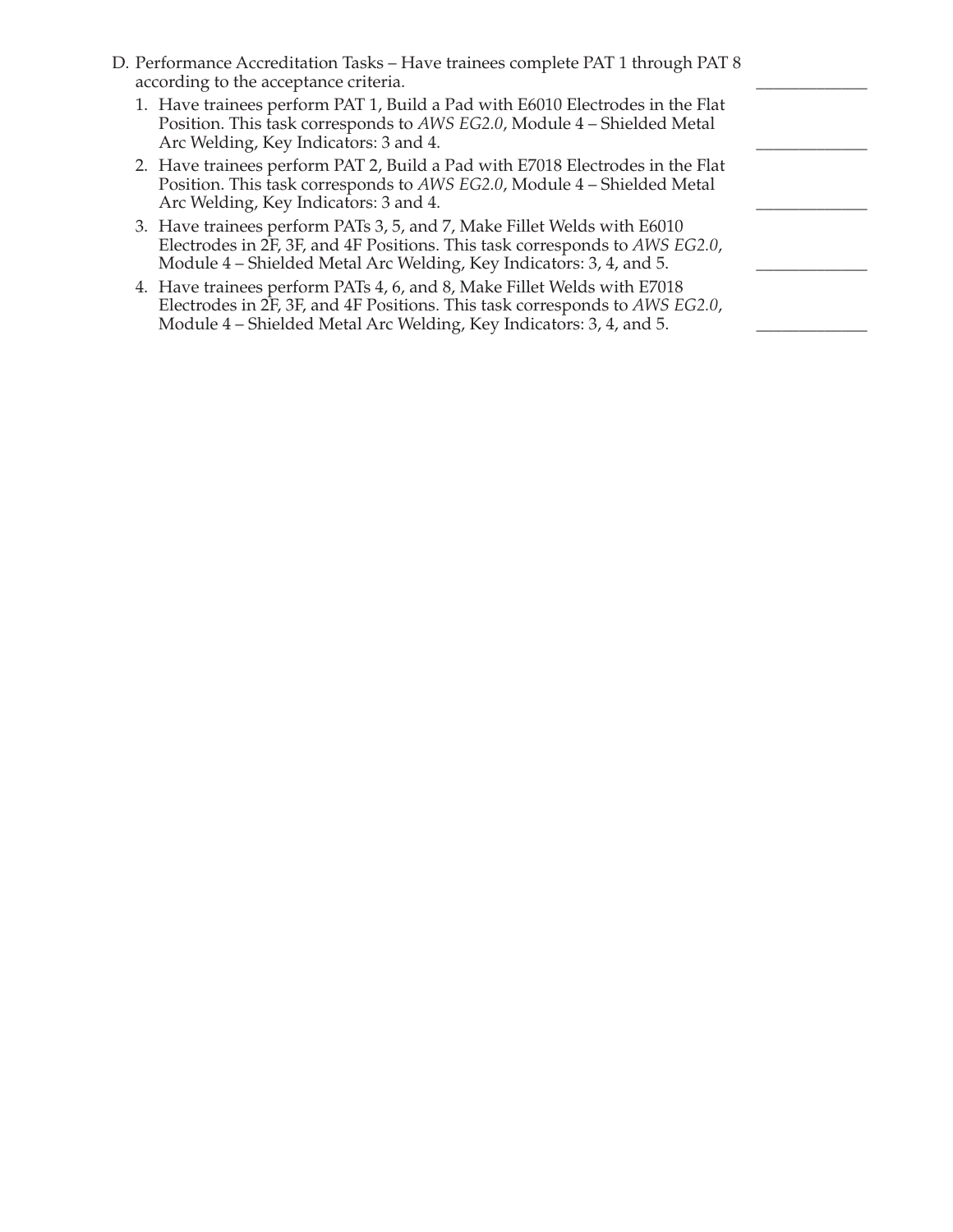#### **Module 29110-09**

## **Module Overview**

This module covers job code specifications, using gauges to check joint fit-up, fitting up joints using pipe and plate fit-up tools, controlling distortion, and checking for misalignment and poor fit-up.

## **Prerequisites**

Prior to training with this module, it is recommended that the trainee shall have successfully completed the following: *Core Curriculum* and *Welding Level One*, Modules 29101-09 through 29109-09.

# **Objectives**

Upon completion of this module, the trainee will be able to do the following:

- 1. Identify and explain job code specifications.
- 2. Use fit-up gauges and measuring devices to check joint fit-up.
- 3. Identify and explain distortion and how it is controlled.
- 4. Fit up joints using plate and pipe fit-up tools.
- 5. Check for joint misalignment and poor fit-up before and after welding.

## **Performance Tasks**

Under the supervision of the instructor, the trainee should be able to:

- 1. Fit up joints using plate and pipe fit-up tools.
- 2. Check the joint for proper fit-up and alignment using gauges and measuring devices.

# **Materials and Equipment List**

| Markers/chalk                                         | Hydraulic jacks, chain hoists, come-alongs   |
|-------------------------------------------------------|----------------------------------------------|
| Pencils and scratch paper                             | Strongbacks, clips, yokes, wedges            |
| Whiteboard/chalkboard                                 | Plate alignment tools                        |
| Welding 1 PowerPoint <sup>®</sup> Presentation Slides | Pipe jacks and rollers                       |
| $(ISBN 0-13-609092-3)$                                | Chain clamps, cage clamps, rim clamps        |
| Multimedia projector and screen                       | Small-diameter pipe clamping devices         |
| Desktop or laptop computer                            | Pipe pullers                                 |
| Appropriate personal protective equipment             | Flange alignment tools                       |
| Straightedges                                         | Carbon steel plate and pipe of various sizes |
| Squares                                               | Module Examinations*                         |
| Levels                                                | Performance Profile Sheets*                  |
| Hi-Lo gauges                                          |                                              |

\* Located in the Test Booklet

# **Safety Considerations**

Ensure that the trainees are equipped with appropriate personal protective equipment. Review general safety guidelines associated with welding, including electrical safety. Emphasize that jack stands and roller assemblies should not be field-fabricated.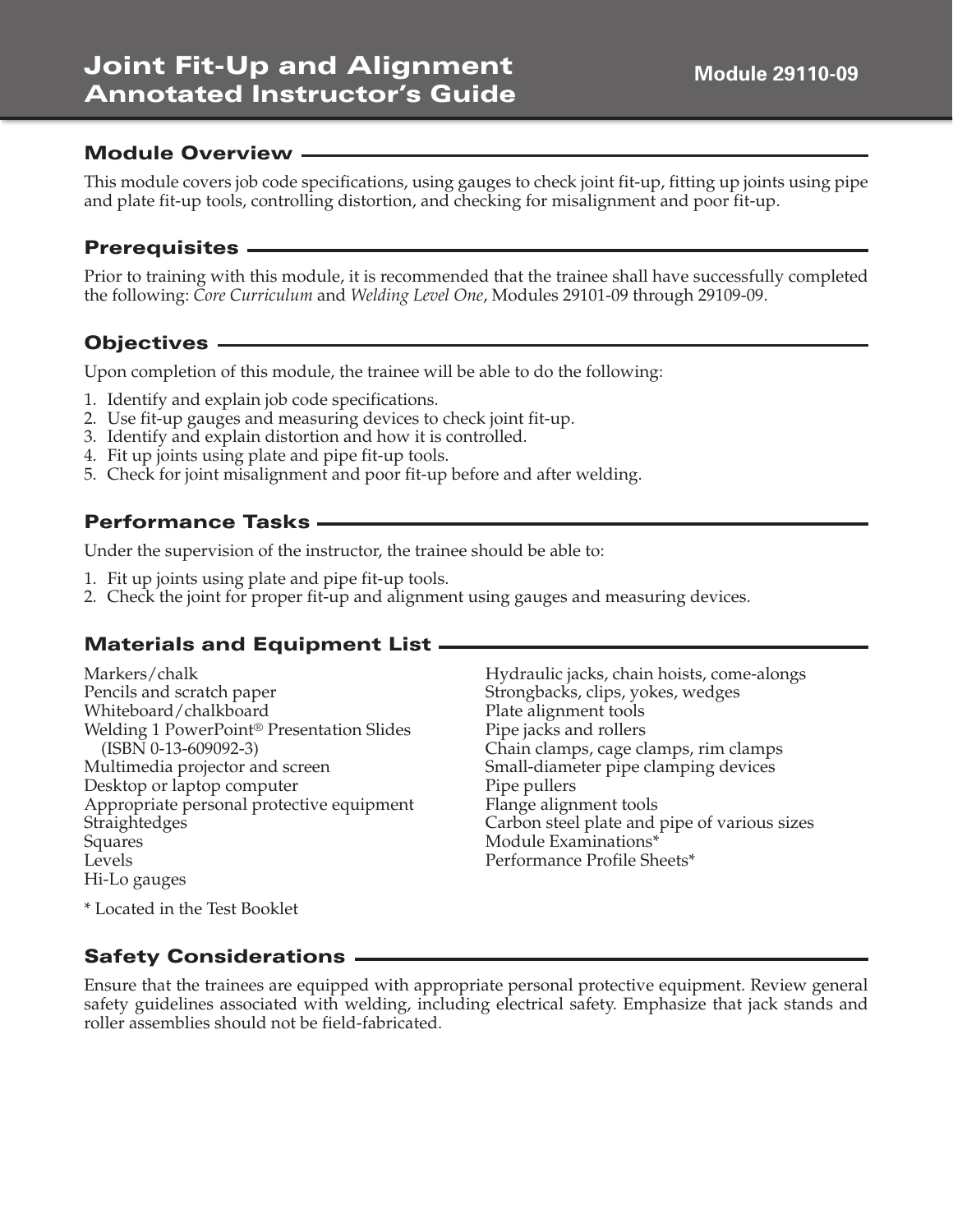# **Additional Resources**

This module is intended to present thorough resources for task training. The following reference works are suggested for both instructors and motivated trainees interested in further study. These are optional materials for continued education rather than for task training.

*The Procedure Handbook of Arc Welding,* 2000. Cleveland, OH: The Lincoln Electric Company. *Welding Handbook,* 2001. Miami, FL: The American Welding Society. *The Dearman System Booklet,* 2008. Tulsa, OK: The Mathey Dearman Company.

# **Teaching Time for this Module**

An outline for use in developing your lesson plan is presented below. Note that each Roman numeral in the outline equates to one session of instruction. Each session has a suggested time period of 2½ hours. This includes 10 minutes at the beginning of each session for administrative tasks and one 10-minute break during the session. Approximately 5 hours are suggested to cover *Joint Fit-Up and Alignment.* You will need to adjust the time required for hands-on activity and testing based on your class size and resources. Because laboratories often correspond to Performance Tasks, the proficiency of the trainees may be noted during these exercises for Performance Testing purposes.

| Topic                                               | <b>Planned Time</b> |
|-----------------------------------------------------|---------------------|
| Session I. Introduction; Joint Fit-Up and Alignment |                     |
| A. Introduction                                     |                     |
| B. Job Code Specifications                          |                     |
| 1. Governing Codes and Standards                    |                     |
| 2. Code Changes                                     |                     |
| 3. Welding Procedure Specifications                 |                     |
| C. Fit-Up Gauges and Measuring Devices              |                     |
| 1. Straightedges                                    |                     |
| 2. Squares                                          |                     |
| 3. Levels                                           |                     |
| 4. Hi-Lo Gauges                                     |                     |
| D. Fit-Up Tools                                     |                     |
| 1. Positioning Parts of a Weldment                  |                     |
| 2. Plate Fit-Up Tools                               |                     |
| 3. Pipe Fit-Up Tools                                |                     |
| E. Weldment Distortion                              |                     |
| 1. Causes of Distortion                             |                     |
| 2. Correlation of Metal Properties and Distortion   |                     |
| 3. Controlling Distortion                           |                     |
| Checking Joint Misalignment and Poor Fit-Up<br>F.   |                     |
|                                                     |                     |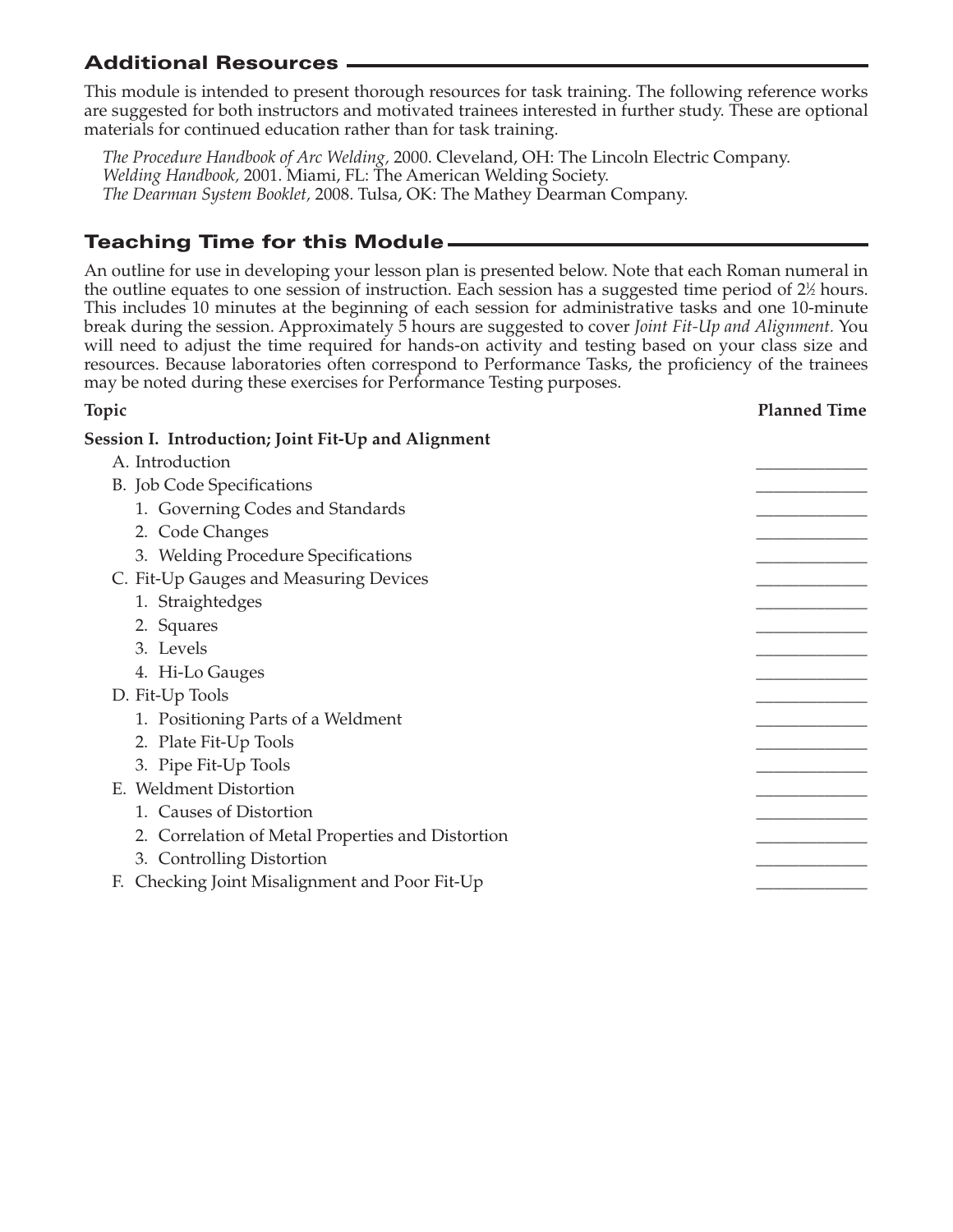#### **Session II. Laboratory; Review and Testing**

#### A. Laboratory

| 1. Trainees practice fitting up plate and pipe joints using applicable fit-up tools. |  |
|--------------------------------------------------------------------------------------|--|
| This laboratory corresponds to Performance Task 1.                                   |  |

- 2. Trainees practice checking fit-up of plate and pipe joints, using applicable gauges and other measuring devices. This laboratory corresponds to Performance Task 2.
- B. Module Review
- C. Module Examination
	- 1. Trainees must score 70% or higher to receive recognition from the NCCER.
	- 2. Record the testing results on Craft Training Report 200 and submit the results to the Training Program Sponsor.

#### D. Performance Testing

- 1. Trainees must perform each task to the satisfaction of the instructor to receive recognition from the NCCER.
- 2. Record the testing results on Craft Training Report 200 and submit the results to the Training Program Sponsor.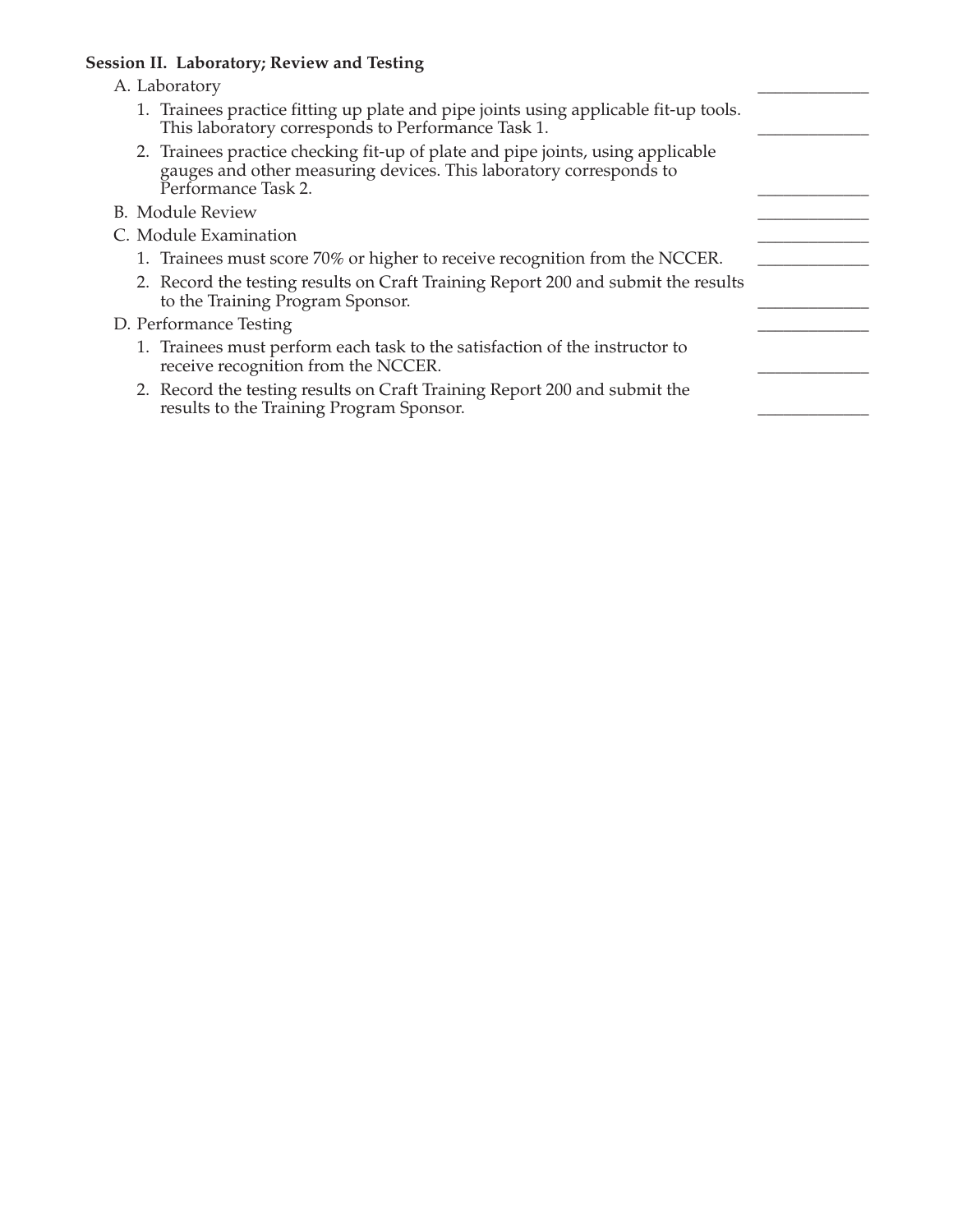This module explains how to make groove welds with backing in the 1G, 2G, 3G, and 4G positions using E7018 electrodes.

## **Prerequisites**

Prior to training with this module, it is recommended that the trainee shall have successfully completed the following: *Core Curriculum* and *Welding Level One*, Modules 29101-09 through 29110-09.

## **Objectives**

Upon completion of this module, the trainee will be able to do the following:

- 1. Identify and explain groove welds.
- 2. Identify and explain groove welds with backing.
- 3. Set up shielded metal arc welding (SMAW) equipment for making V-groove welds.
- 4. Perform SMAW for V-groove welds with backing in the following positions:
	- Flat  $(1G)$
	- Horizontal (2G)
	- Vertical (3G)
	- Overhead (4G)

## **Performance Tasks**

Under the supervision of the instructor, the trainee should be able to:

- 1. Set up arc welding equipment for making groove welds.
- 2. Make flat welds with backing on V-groove joints using E7018 electrodes.
- 3. Make horizontal welds with backing on V-groove joints using E7018 electrodes.
- 4. Make vertical welds with backing on V-groove joints using E7018 electrodes.
- 5. Make overhead welds with backing on V-groove joints using E7018 electrodes.

# **Materials and Equipment List**

Markers/chalk Pencils and scratch paper Whiteboard/chalkboard Welding 1 PowerPoint® Presentation Slides (ISBN 0-13-609092-3) Multimedia projector and screen Desktop or laptop computer Appropriate personal protective equipment Sample electrodes Carbon steel for practice coupons, ¼" thick minimum DC or AC welding machine Welding bench with arm for position work Oxyfuel cutting equipment

\*Located in the Test Booklet

Welding shield or helmet Grinders Framing square Soapstone Tape measure Pliers Wire brush Workpiece clamps Chipping hammer Electrode holder Electrodes, 5 ⁄32" and 3 ⁄16" E7018 (or E6013 for AC) Friction lighter Module Examinations\* Performance Profile Sheets\*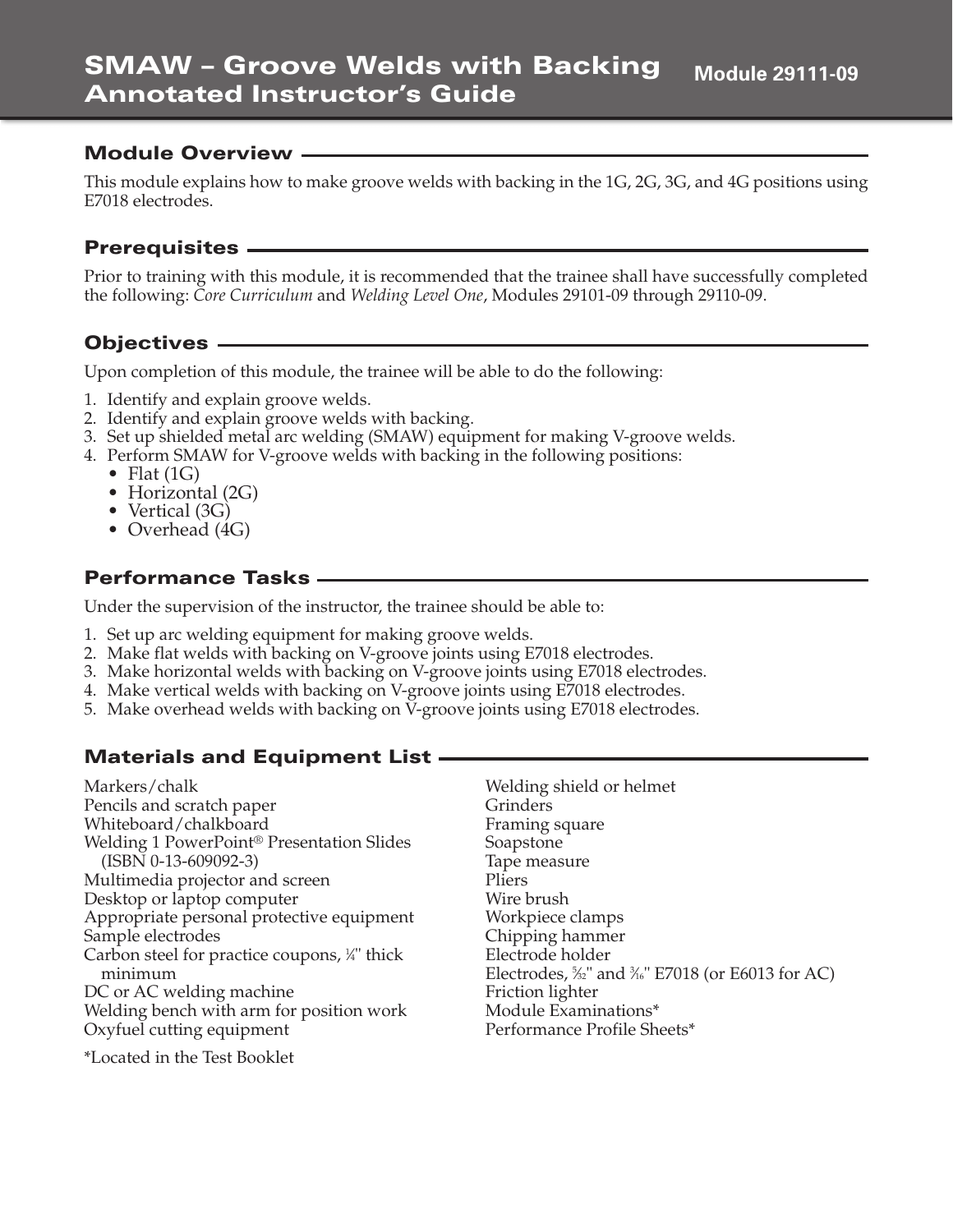Ensure that the trainees are equipped with appropriate personal protective equipment. Review general safety guidelines associated with arc welding, including electrical safety. Emphasize the importance of proper housekeeping. Point out that face shields must be worn to prevent injury from hot slag. Warn the trainees of the dangers of hot weld coupons.

# **Additional Resources**

This module is intended to present thorough resources for task training. The following reference works are suggested for both instructors and motivated trainees interested in further study. These are optional materials for continued education rather than for task training.

*Welding Technology,* 2004. J. W. Giachino, W. R. Weeks, G. S. Johnson. Homewood, IL: American Technical Publishers, Inc.

www.lincolnelectric.com

# **Teaching Time for this Module**

An outline for use in developing your lesson plan is presented below. Note that each Roman numeral in the outline equates to one session of instruction. Each session has a suggested time period of 2½ hours. This includes 10 minutes at the beginning of each session for administrative tasks and one 10-minute break during the session. Approximately 30 hours are suggested to cover *SMAW – Groove Welds with Backing.* You will need to adjust the time required for hands-on activity and testing based on your class size and resources. Because laboratories often correspond to Performance Tasks, the proficiency of the trainees may be noted during these exercises for Performance Testing purposes. The laboratory portion should take approximately 22.5 hours, or 9 sessions.

| Topic                                                                                                                         | <b>Planned Time</b> |
|-------------------------------------------------------------------------------------------------------------------------------|---------------------|
| <b>Session I. Groove Welds and Welding Equipment Setup</b>                                                                    |                     |
| A. Introduction                                                                                                               |                     |
| <b>B.</b> Groove Welds                                                                                                        |                     |
| 1. Typical Groove Weld Styles                                                                                                 |                     |
| 2. Single and Double Groove Welds                                                                                             |                     |
| 3. Groove Weld Terms                                                                                                          |                     |
| 4. Combination Groove and Fillet Welds                                                                                        |                     |
| 5. Backings                                                                                                                   |                     |
| C. Welding Equipment Setup                                                                                                    |                     |
| 1. Safety Practices                                                                                                           |                     |
| 2. Preparing the Welding Area                                                                                                 |                     |
| 3. Preparing the Weld Coupons                                                                                                 |                     |
| 4. Electrodes                                                                                                                 |                     |
| 5. Preparing the Welding Machine                                                                                              |                     |
| D. Laboratory                                                                                                                 |                     |
| Trainees practice setting up welding equipment for making groove welds.<br>This laboratory corresponds to Performance Task 1. |                     |
| Session II. V-Groove Welds with Backing and SMAW of Groove Welds with Backing                                                 |                     |
| A. V-Groove Welds with Backing                                                                                                |                     |
| 1. Groove Weld Positions                                                                                                      |                     |
| 2. Acceptable and Unacceptable Groove Weld Profiles                                                                           |                     |
| B. SMAW of V-Groove Welds with Backing                                                                                        |                     |
| 1. Practicing Flat V-Groove Welds with Backing (1G Position)                                                                  |                     |
| 2. Horizontal Welds (2G Position)                                                                                             |                     |
| 3. Vertical Welds (3G Position)                                                                                               |                     |
| 4. Overhead Welds (4G Position)                                                                                               |                     |
|                                                                                                                               |                     |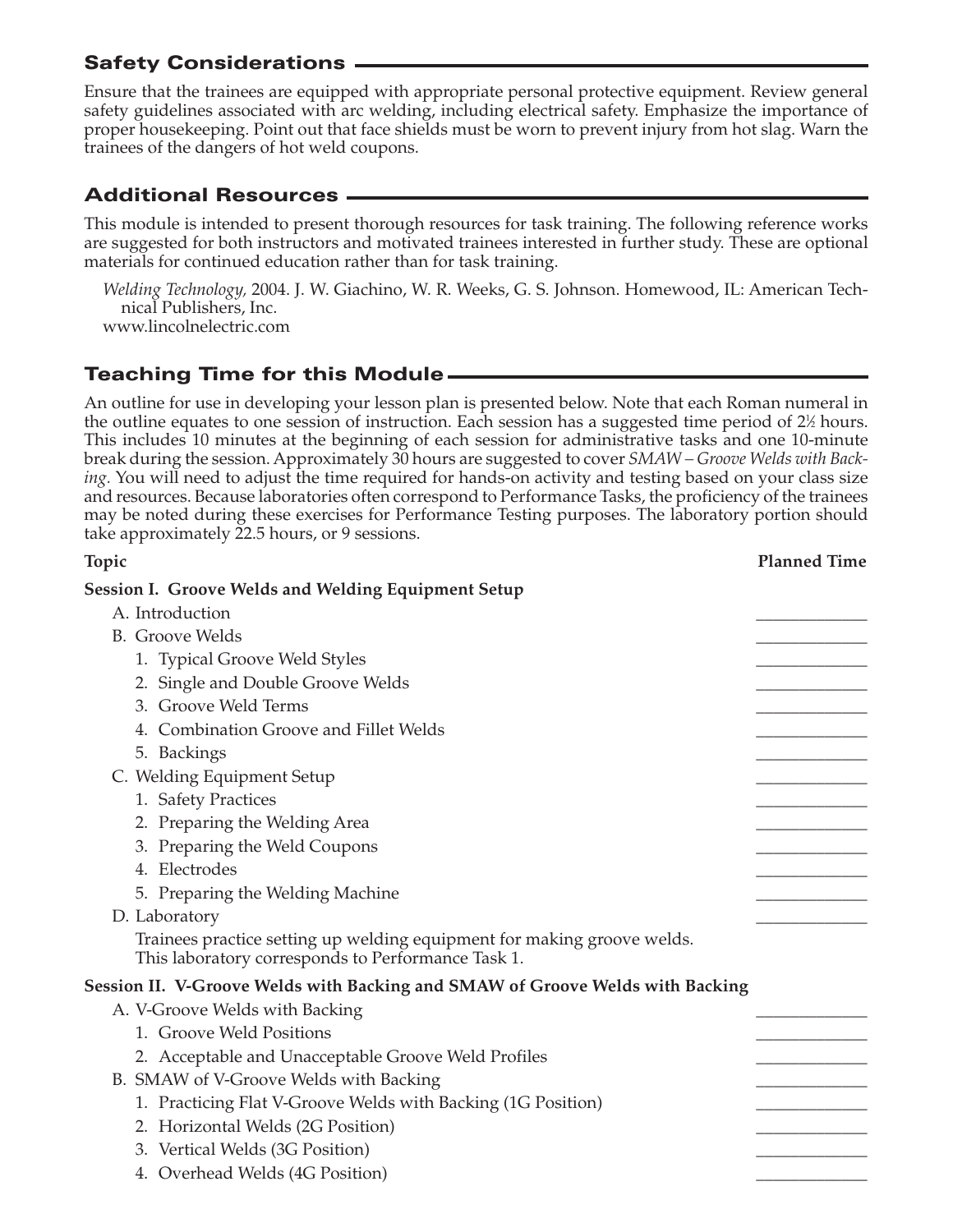#### **Sessions III – XI. Laboratory**

| A. Laboratory (9 sessions)                                                                                                                                                                                     |  |
|----------------------------------------------------------------------------------------------------------------------------------------------------------------------------------------------------------------|--|
| 1. Trainees prepare practice welding coupons.                                                                                                                                                                  |  |
| 2. Trainees practice making V-groove welds with backing in the 1G, 2G, 3G,<br>and 4G positions using E7018 electrodes. This laboratory corresponds to<br>Performance Tasks 2 through 5.                        |  |
| <b>Session XII. Review and Testing; Performance Accreditation Tasks</b>                                                                                                                                        |  |
| A. Module Review                                                                                                                                                                                               |  |
| <b>B.</b> Module Examination                                                                                                                                                                                   |  |
| 1. Trainees must score 70% or higher to receive recognition from the NCCER.                                                                                                                                    |  |
| 2. Record the testing results on Craft Training Report 200 and submit the Results<br>to the Training Program Sponsor.                                                                                          |  |
| C. Performance Testing                                                                                                                                                                                         |  |
| 1. Trainees must perform each task to the satisfaction of the instructor to<br>receive recognition from the NCCER.                                                                                             |  |
| 2. Record the testing results on Craft Training Report 200 and submit the results<br>to the Training Program Sponsor.                                                                                          |  |
| D. Performance Accreditation Tasks - Have trainees complete PAT 1 through PAT 4,<br>according to the acceptance criteria.                                                                                      |  |
| 1. Have trainees perform PAT 1, Make V-Groove Welds with Backing in the<br>Flat (1G) Position. This task corresponds to AWS EG2.0, Module 4 – Shielded<br>Metal Arc Welding, Key Indicators: 3, 4, and 6       |  |
| 2. Have trainees perform PAT 2, Make V-Groove Welds with Backing in the<br>Horizontal (2G) Position. This task corresponds to AWS EG2.0, Module 4 –<br>Shielded Metal Arc Welding, Key Indicators: 3, 4, and 6 |  |
| 3. Have trainees perform PAT 3, Make V-Groove Welds with Backing in the<br>Vertical (3G) Position. This task corresponds to AWS EG2.0, Module 4 –<br>Shielded Metal Arc Welding, Key Indicators: 3, 4, and 6   |  |
| 4. Have trainees perform PAT 3, Make V-Groove Welds with Backing in the<br>Overhead (4G) Position. This task corresponds to AWS EG2.0, Module 4 -<br>Shielded Metal Arc Welding, Key Indicators: 3, 4, and 6   |  |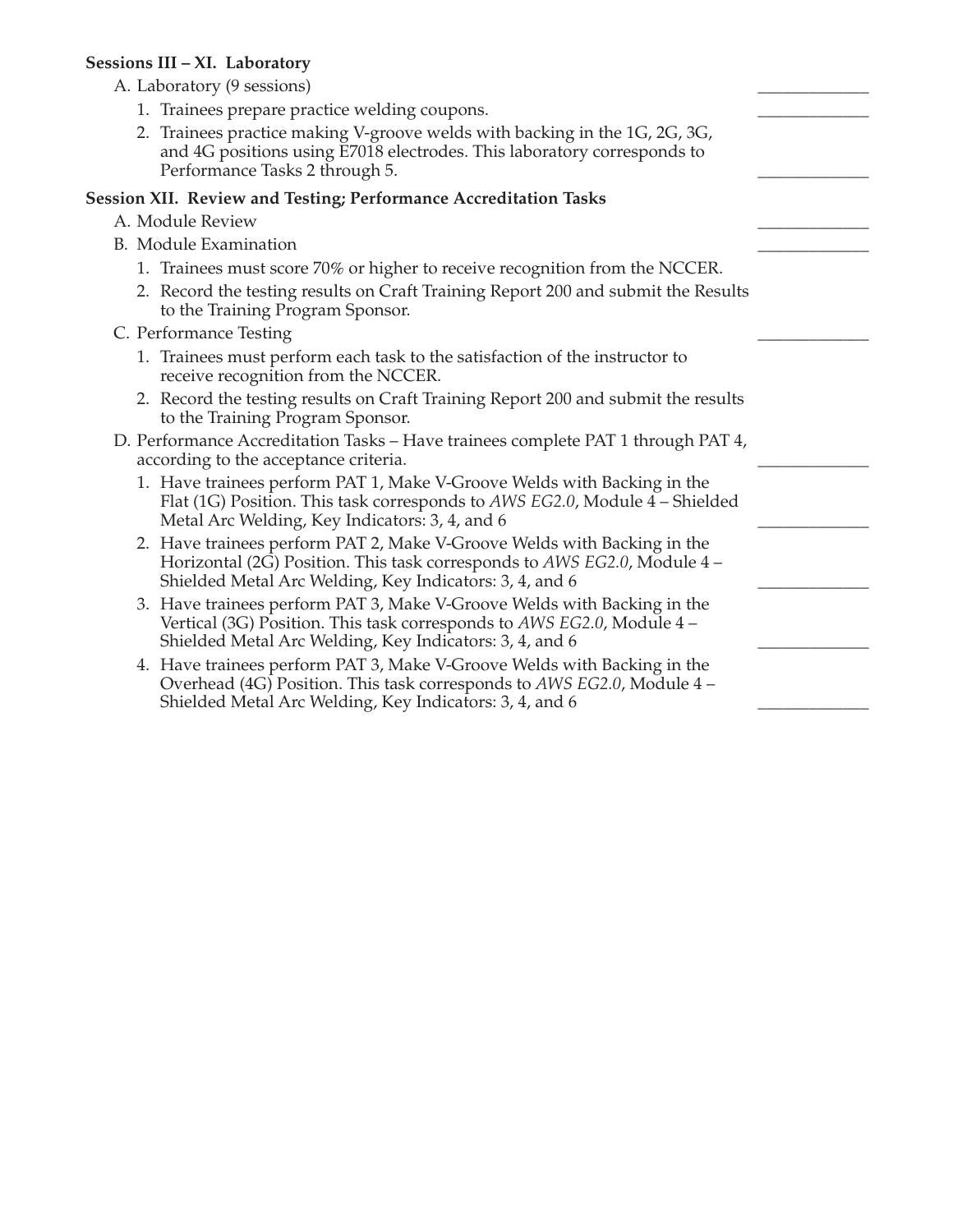This module explains how to prepare arc welding equipment and make welds on pads and open-root V-groove joints in the 1G, 2G, 3G, and 4G positions using E6010 and E7018 electrodes.

#### **Prerequisites**

Prior to training with this module, it is recommended that the trainee shall have successfully completed the following: *Core Curriculum* and *Welding Level One*, Modules 29101-09 through 29111-09.

## **Objectives**

Upon completion of this module, the trainee will be able to do the following:

- 1. Prepare shielded metal arc welding (SMAW) equipment for open-root V-groove welds.
- 2. Perform open-root V-groove welds in the following positions:
	- Flat  $(1\overline{G})$  position
	- Horizontal (2G) position
	- Vertical (3G) position
	- Overhead (4G) position

## **Performance Tasks**

Under the supervision of the instructor, the trainee should be able to:

- 1. Prepare arc welding equipment for open V-groove welds.
- 2. Make open V-groove welds with E6010 and E7018 electrodes in the following positions:
	- Flat (1G) position
	- Horizontal (2G) position
	- Vertical (3G) position
	- Overhead (4G) position

# **Materials and Equipment List**

Markers/chalk Pencils and scratch paper Whiteboard/chalkboard Welding 1 PowerPoint® Presentation Slides (ISBN 0-13-609092-3) Multimedia projector and screen Desktop or laptop computer Markers/chalk Pencils and scratch paper Appropriate personal protective equipment Sample electrodes Carbon steel for practice coupons, <sup>1/4</sup> thick minimum DC (or AC) welding machine Welding bench with arm for position work

\*Located in the Test Booklet

Oxyfuel cutting equipment Welding shield or helmet Grinders Framing squares Soapstone Pliers Friction lighters Wire brush Chipping hammer Workpiece clamps Electrode holder Electrodes, E6010 and E7018 (or E6011 and E6013 for AC) Module Examinations\* Performance Profile Sheets\*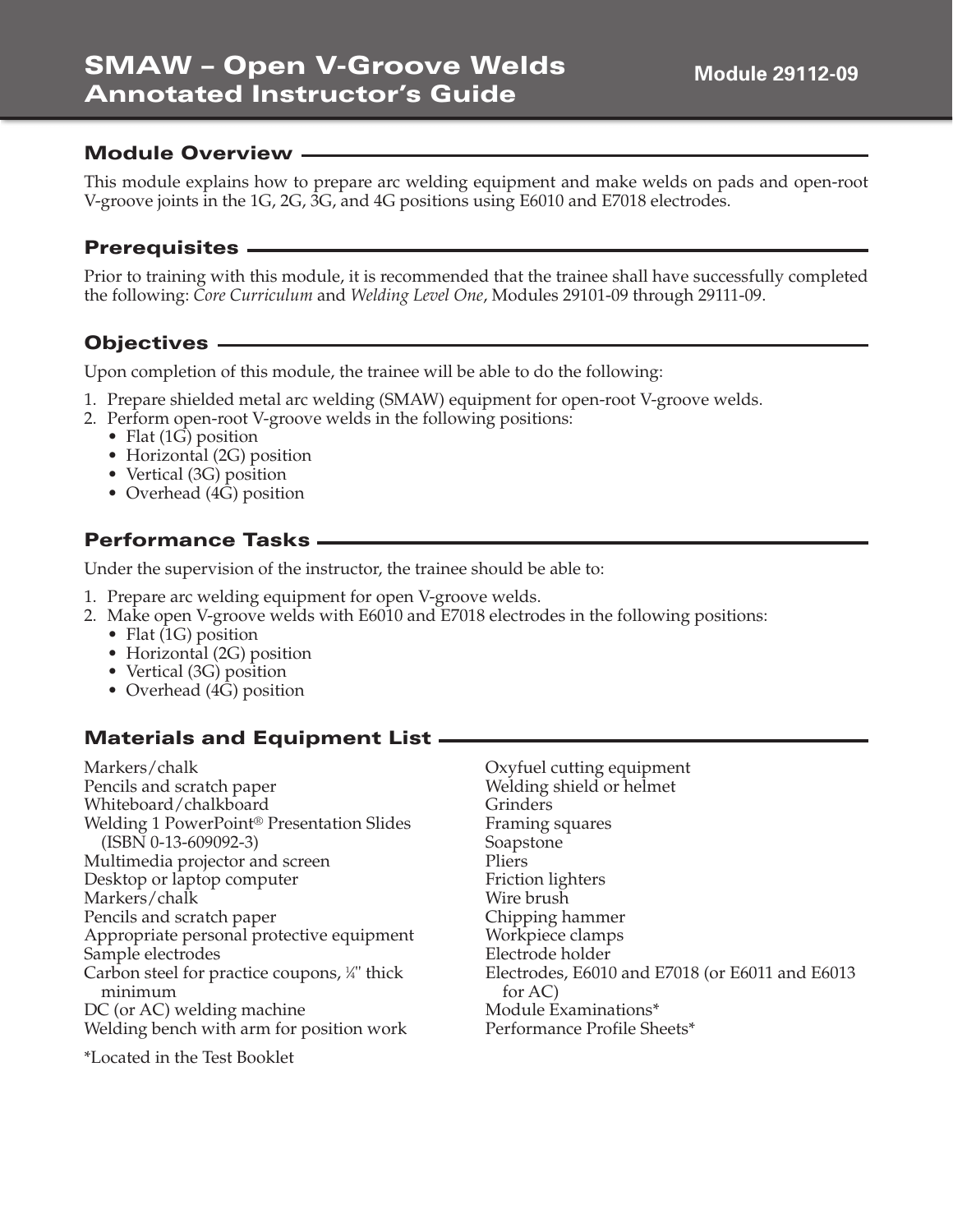Ensure that the trainees are equipped with appropriate personal protective equipment and know how to use it properly. Emphasize the special safety precautions associated with the handling and use of cylinders and oxyfuel cutting equipment used in preparing the coupons. Ensure that trainees are briefed on shop safety procedures.

# **Additional Resources**

This module is intended to present thorough resources for task training. The following reference work is suggested for both instructors and motivated trainees interested in further study. This is optional material for continued education rather than for task training.

www.lincolnelectric.com

# **Teaching Time for this Module**

An outline for use in developing your lesson plan is presented below. Note that each Roman numeral in the outline equates to one session of instruction. Each session has a suggested time period of 2½ hours. This includes 10 minutes at the beginning of each session for administrative tasks and one 10-minute break during the session. Approximately 80 hours are suggested to cover *SMAW – Open V-Groove Welds.* You will need to adjust the time required for hands-on activity and testing based on your class size and resources. Because laboratories often correspond to Performance Tasks, the proficiency of the trainees may be noted during these exercises for Performance Testing purposes. The laboratory portion of this course should take approximately 62.5 hours, or 25 sessions.

| Topic                                                                                                                                                                          | <b>Planned Time</b> |
|--------------------------------------------------------------------------------------------------------------------------------------------------------------------------------|---------------------|
| <b>Session I. Introduction; Welding Equipment Setup</b>                                                                                                                        |                     |
| A. Introduction                                                                                                                                                                |                     |
| B. Welding Equipment Setup                                                                                                                                                     |                     |
| 1. Safety Practices                                                                                                                                                            |                     |
| 2. Preparing the Welding Area                                                                                                                                                  |                     |
| 3. Preparing the Weld Coupons                                                                                                                                                  |                     |
| 4. Electrodes                                                                                                                                                                  |                     |
| 5. Preparing the Welding Machine                                                                                                                                               |                     |
| C. Laboratory                                                                                                                                                                  |                     |
| Trainees prepare the welding area and coupons, and practice setting up arc<br>welding equipment for open V-groove welds. This laboratory corresponds to<br>Performance Task 1. |                     |
| Session II.  Open-Root V-Groove Welds; SMAW of Open-Root V-Groove Welds                                                                                                        |                     |
| A. Open-Root V-Groove Welds                                                                                                                                                    |                     |
| 1. Root Pass                                                                                                                                                                   |                     |
| 2. Groove Weld Positions                                                                                                                                                       |                     |
| 3. Acceptable and Unacceptable Groove Weld Profiles                                                                                                                            |                     |
| B. SMAW of Open-Root V-Groove Welds                                                                                                                                            |                     |
| 1. Practicing Flat Open-Root V-Groove Welds (1G Position)                                                                                                                      |                     |
| 2. Horizontal Welds (2G Position)                                                                                                                                              |                     |
| 3. Vertical Welds (3G Position)                                                                                                                                                |                     |
| 4. Overhead Welds (4G Position)                                                                                                                                                |                     |
|                                                                                                                                                                                |                     |